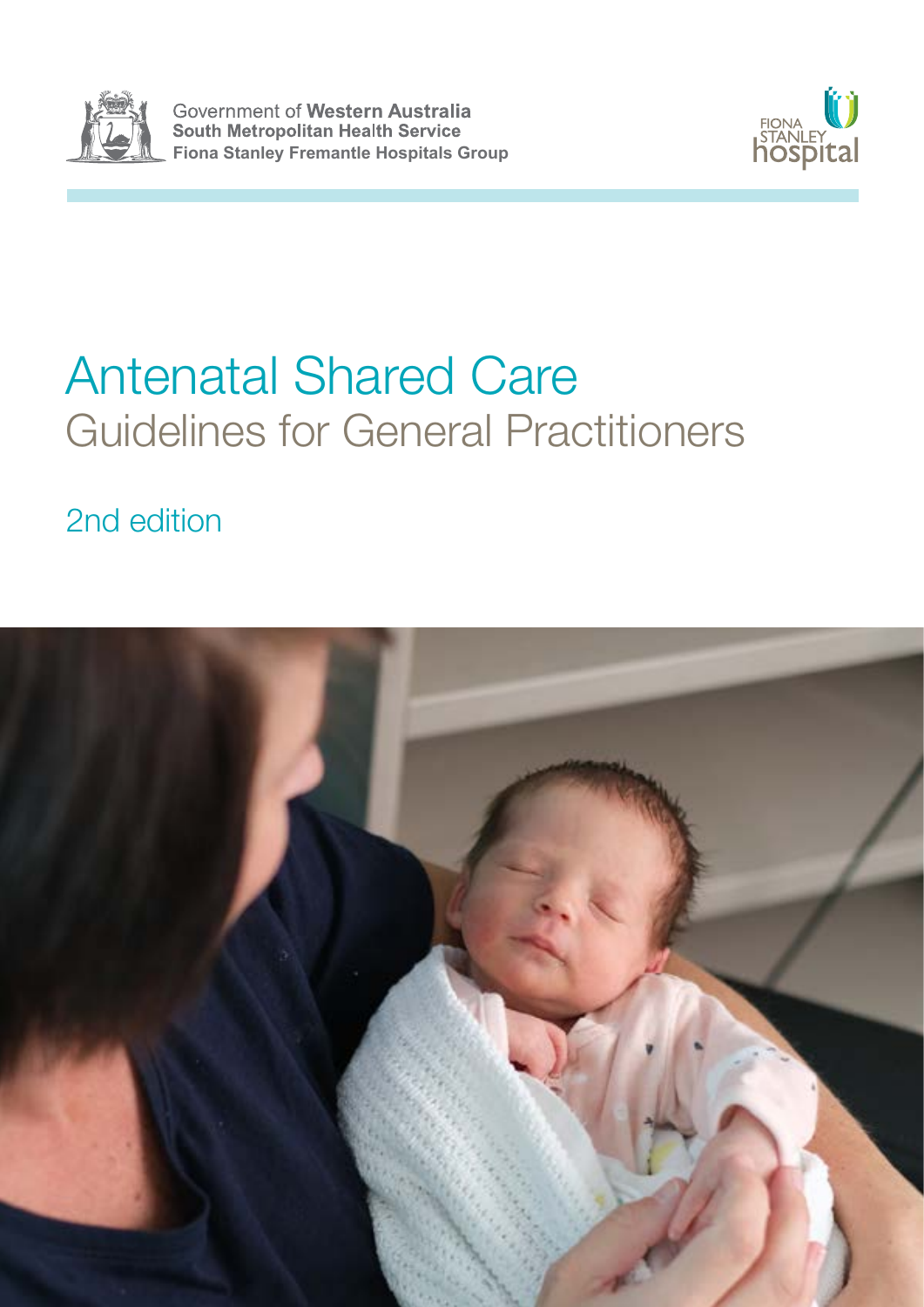# **Contents**

| 1.0  | Introduction                                                                                                | 3              |  |  |  |
|------|-------------------------------------------------------------------------------------------------------------|----------------|--|--|--|
| 2.0  | <b>National Woman Held Pregnancy Record</b>                                                                 |                |  |  |  |
| 3.0  | Referring women to FSH                                                                                      |                |  |  |  |
| 4.0  | Antenatal shared care visits                                                                                | $\overline{7}$ |  |  |  |
| 5.0  | Documentation and routine assessments                                                                       | 11             |  |  |  |
| 6.0  | Early Pregnancy Assessment Service (EPAS) is available through the Acute<br><b>Gynaecology Clinic (AGC)</b> | 12             |  |  |  |
| 7.0  | <b>Emergency Department</b>                                                                                 | 13             |  |  |  |
| 8.0  | Guidelines for exclusion from shared care                                                                   | 14             |  |  |  |
| 9.0  | Preterm birth (WA Preterm Birth Prevention Initiative)                                                      | 15             |  |  |  |
| 10.0 | Guidelines for problems requiring immediate antenatal assessment16                                          |                |  |  |  |
| 11.0 | Infectious diseases and immunisation in pregnancy                                                           | 17             |  |  |  |
| 12.0 | Investigations                                                                                              | 18             |  |  |  |
| 13.0 | <b>Gestational Diabetes Mellitus (GDM) screening</b><br>20                                                  |                |  |  |  |
| 14.0 | 22<br>Fetal anomaly screening                                                                               |                |  |  |  |
| 15.0 | <b>Screening for Neural Tube Defects</b>                                                                    | 25             |  |  |  |
| 16.0 | Screening for haemoglobinopathies                                                                           | 26             |  |  |  |
| 17.0 | <b>Maternal Fetal Assessment Unit</b>                                                                       | 30             |  |  |  |
| 18.0 | Perinatal mental health and alcohol and drug services                                                       | 30             |  |  |  |
| 19.0 | <b>Postnatal complications</b>                                                                              | 31             |  |  |  |
| 20.0 | Quality initiatives, continuous professional development,                                                   |                |  |  |  |
|      | governance and peer review                                                                                  | 34             |  |  |  |
|      | Appendix 1 – Edinburgh Postnatal Depression Scale (EPDS)                                                    | 35             |  |  |  |
|      | Appendix 2: Care choices provided at FSH                                                                    | 37             |  |  |  |
|      | Care choices provided at FSH continued                                                                      | 38             |  |  |  |
|      | Appendix 3 – Important telephone numbers                                                                    | 39             |  |  |  |
|      | Appendix 4: Antenatal shared care summary                                                                   | 40             |  |  |  |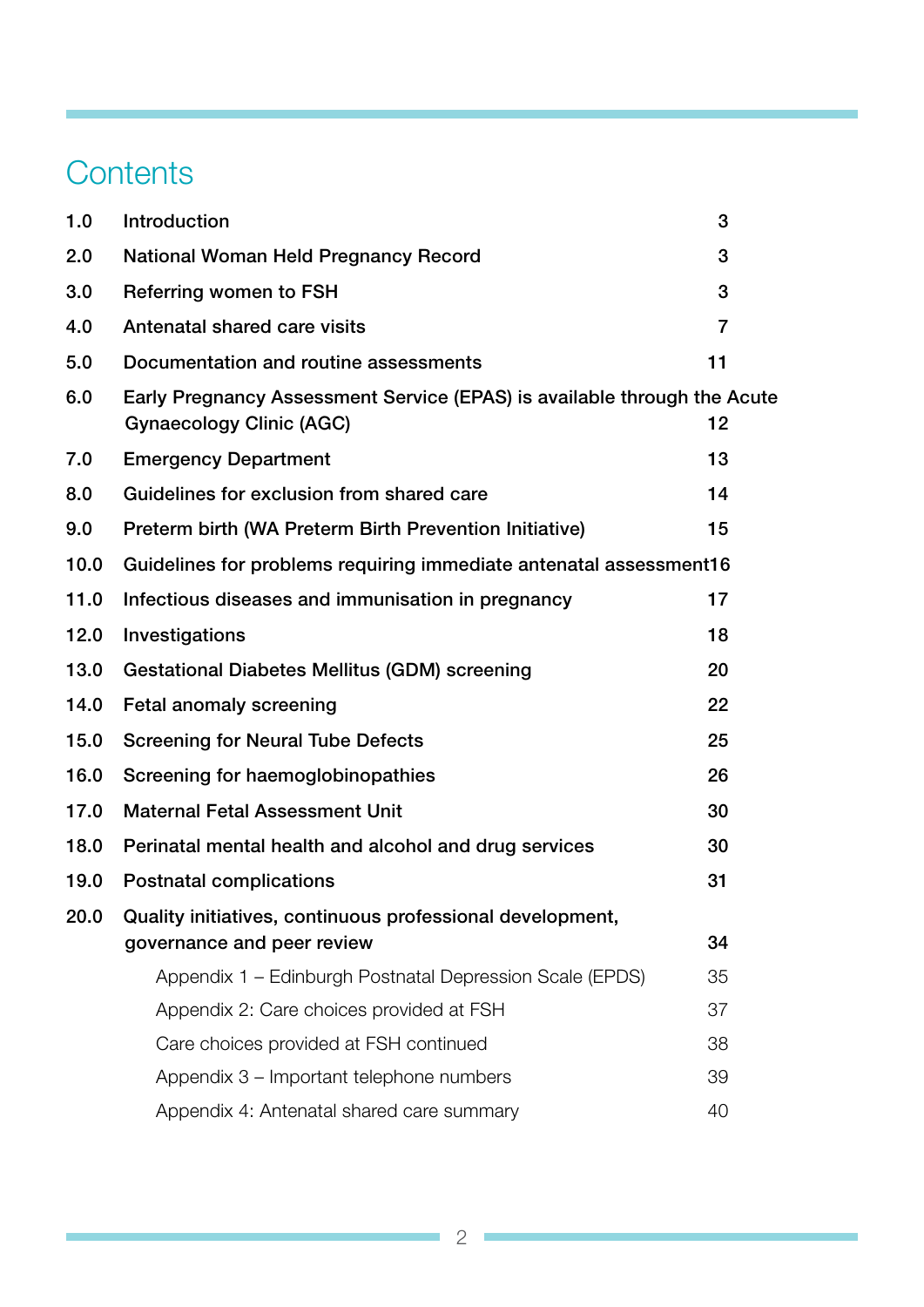# <span id="page-2-0"></span>1.0 Introduction

The aim of this booklet is to provide clear guidelines for general practitioners (GPs) involved in the shared care of low-risk antenatal patients with Fiona Stanley Hospital (FSH). The purpose of shared care is to improve the quality and convenience of care for women.

# 2.0 National Woman Held Pregnancy Record

The Australian Health Ministers endorsed a National Woman Held Pregnancy Record (NWHPR) and the WA Health Acting Director General mandated its use via *Operational Directive 0605/15 National Woman Held Pregnancy Record* (15 May 2015).

The purpose is to ensure the pregnancy record is formatted in line with Australian Standards, improves visibility for the most relevant clinical information and now includes the newborn consents, Edinburgh Postnatal Depression Scale (EPDS), Safer baby bundle, alcohol and tobacco screening, safe sleeping information for parents and a birth plan.

A nationally consistent client-held pregnancy record for use by all Australian women will ensure reduction in local variations in service and practice. Women can move between different jurisdictions and health professionals during their pregnancy; taking their records with them, so the history-taking process is not repeated with each health professional. This promotes improved communication and improved risk management in maternity care provision.

The FSH digital medical record recognizes each page of this record, ensuring its inclusion in a chronological format. Therefore, it is necessary for all GPs wishing to enter a share care relationship with the woman and FSH to participate in the utilization of this record.

# 3.0 Referring women to FSH

# 3.1 Antenatal routine referrals

Fiona Stanley Hospital's Maternity Service focuses on providing a woman-centred model of care. We offer care for all women within our postcode catchment and care for women with complex medical and obstetric problems in the South Metropolitan Health Service (SMHS) catchment area. See Table 1 below for FSH postcodes.

Ideally the referrals for antenatal women are made after 19 weeks gestation or after the first trimester screen and mid trimester ultrasound results have been reviewed by the referring GP. All women will have a booking visit between 24–25 weeks gestation with a midwife.

The schedule of visits and the model of care provided to each woman will be based on the information provided by their GP as well as the information established at their booking visit.

It is imperative that all referrals are fully completed to ensure accurate triage by the Midwifery Manager Ambulatory and allocation to appropriate care pathway.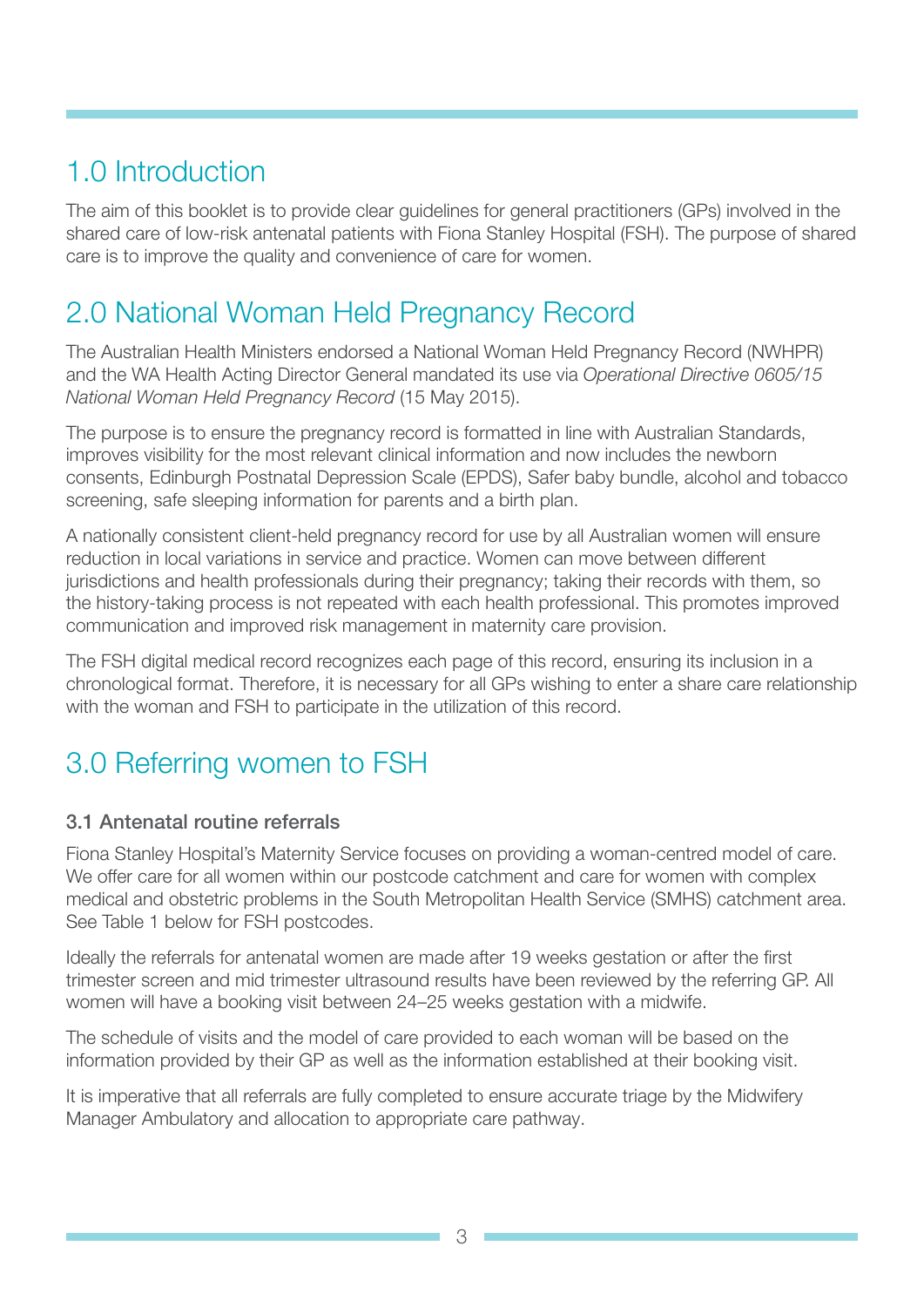### 3.2 Referrals for women requesting shared care with their GP

GPs are requested to refer low risk antenatal patients to their local maternity service based on their postcode of residence.

GPs are requested to clearly indicate their intention to share care on the referral.

For low risk women who are referred to FSH, requesting **shared care**, the first visit is usually at 24–25 weeks gestation. If GPs are unsure if a woman is low or high risk, they can refer to FSH earlier to assess the referral and suggest an appointment schedule. All secondary maternity services (except Bentley Health Service) are able to take women with a BMI up to 40.

High risk antenatal patients may be referred directly to FSH Obstetric referrals. Please refer early as these women may need to be seen at an earlier gestation.

#### Fax: 6152 9762

#### 3.3 Referrals for women requiring review within 7 days

If the woman resides within FSH catchment area, the GP should contact FSH Midwifery Manager (Ambulatory Services). Phone: 6152 9416.

If the woman resides outside FSH catchment area, the GP needs to contact their local maternity service to discuss the referral unless it is high risk whereby FSH will triage the referral.

### 3.4 Urgent Antenatal Clinic referrals

All gestations contact the Midwifery Manager Ambulatory on 6152 9416 or fax to 6152 9762 marked URGENT.

The FSH Antenatal GP referral form can be downloaded from the [GP section](http://www.fsh.health.wa.gov.au/For-health-professionals/GPs) of the FSH website. Referrals using GP software that include all the relevant history and information are also welcome. The following information is required on all referrals to the hospital:

- Woman's current contact details
- Last menstrual period (if known)
- Estimated due date
- **•** Gravida and parity
- Weight, height and BMI
- GP's intention to share care
- Any relevant medical and obstetric history
- **•** if interpreter services are required.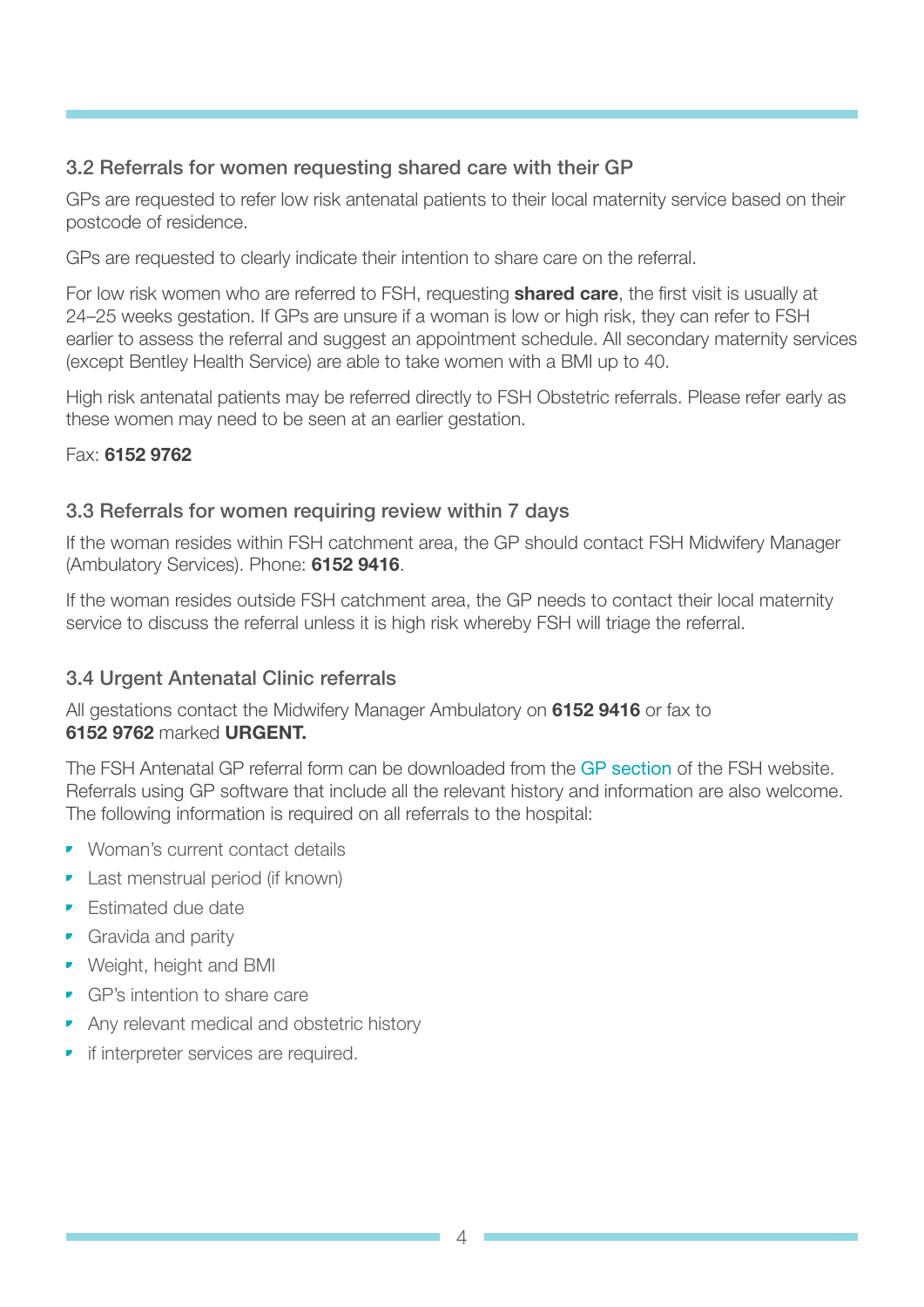#### Table 1: FSH postcodes

| <b>Hospital</b>        | <b>Postcodes</b> (inclusive of all numbers within range) |
|------------------------|----------------------------------------------------------|
| Fiona Stanley Hospital | 6148-6150, 6153-6160, 6162-6164, 6166                    |

### 3.5 Referral pathways

# Antenatal Clinic referral pathways



At the time of publication, antenatal referrals were outside the scope of the Central Referral Service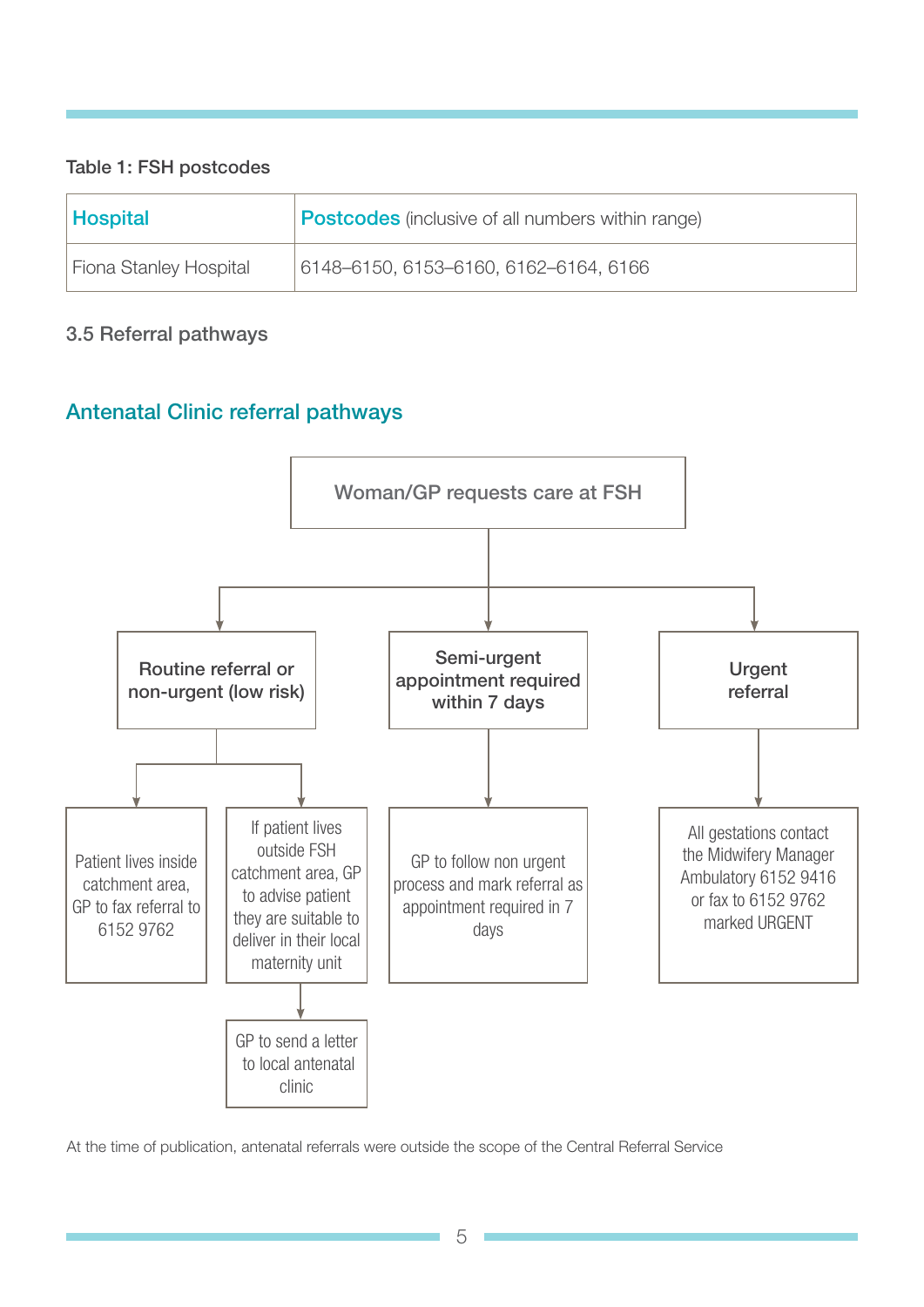### 3.6 Special requests for specific practitioners

Patients at FSH will be seen by medical practitioners on the basis of their clinical need, without reference to the medical practitioner's gender, age, religion, race or nationality. FSH doctors are well qualified medical practitioners who conduct themselves professionally and the hospital does not discriminate between doctors on the basis of the above criteria. This information should be made clear to patients who book at FSH.

### 3.7 Which general practitioners can provide antenatal shared care with FSH?

All GPs who undertake shared care must be registered medical practitioners in WA, have appropriate personal medical defence cover to undertake shared antenatal care, be of good character and have adequate antenatal experience or supervision.

#### 3.8 Obstetric medication information

The Pharmacy Department at Fiona Stanley Hospital provides a statewide information service on the safety of medications taken during pregnancy, which is available for all health service providers. The Obstetric Drug Information Service can be contacted on 6152 5024.

#### 3.9 For all other queries:

The Midwifery Manager (Ambulatory Services) can be contacted on 6152 9416 from 8.00am to 3.00pm Monday to Friday, if you have any queries regarding these guidelines.

For urgent issues call 6152 2222 and ask for the appropriate staff member below:

- For gestation less than 20 weeks Gynaecology registrar, phone directly 6152 8851.
- For gestation over 20 weeks Obstetric registrar, phone directly 6152 8811.
- For gynaecology issues Gynaecology registrar, phone directly 6152 8851.

For conditions that need expert or urgent advice, consultant on call may be contacted from 8.00am to 6.00pm through the FSH switchboard on 6152 2222.

### 3.10 Summary

These guidelines are available on the [FSH website](http://www.fsh.health.wa.gov.au/Our-services/Service-Directory/Maternity), along with a one-page summary on Antenatal Shared Care for the desktop.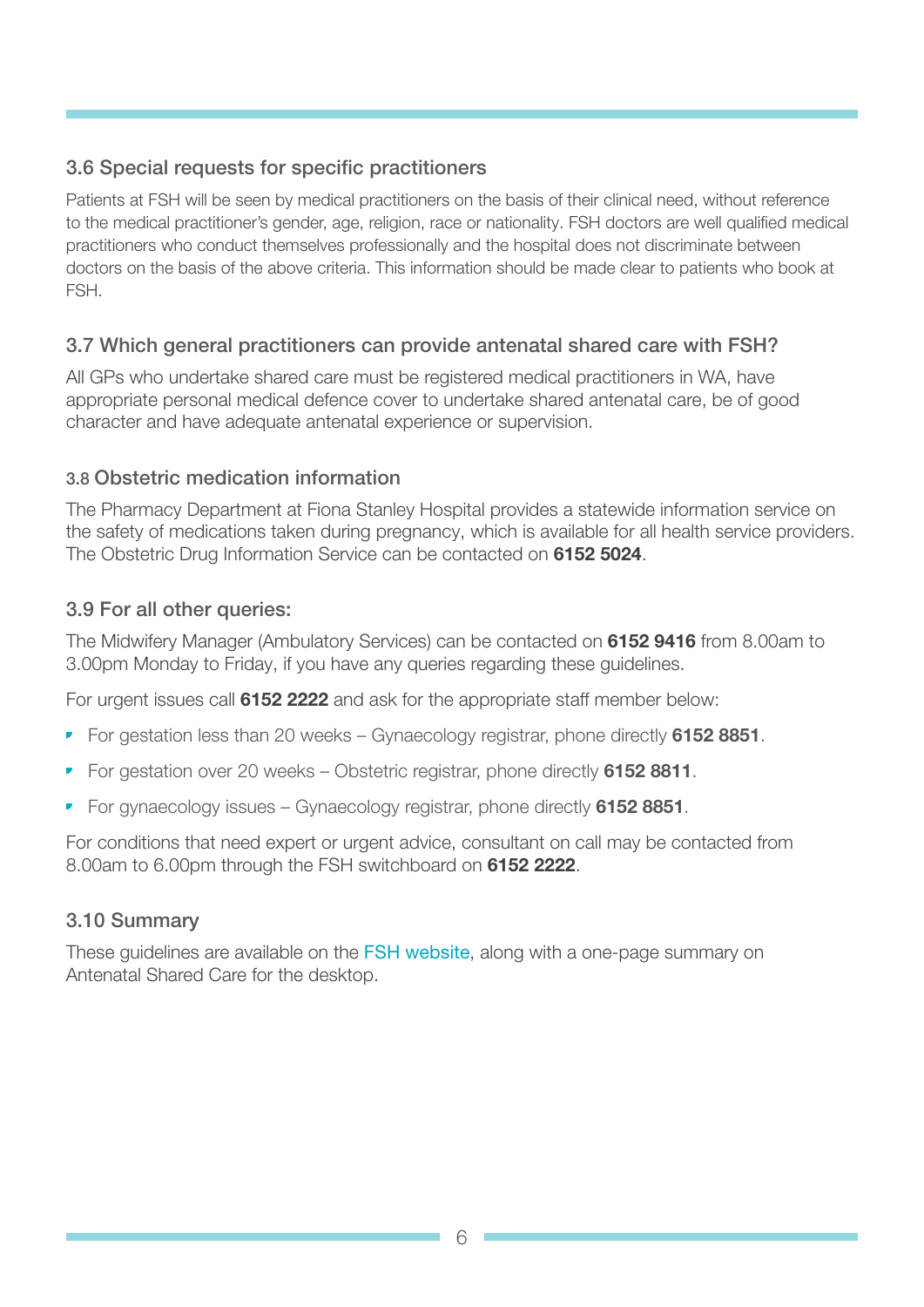# <span id="page-6-0"></span>4.0 Antenatal shared care visits

#### 4.1 Overview antenatal shared care visits

The table below details the recommended practice for women with low risk pregnancies undertaking shared care. More frequent visits may be relevant depending on the clinical situation. Please note: women may not be seen by a doctor at the FSH antenatal clinic.

All women entering a shared care model of care with their GP/FSH must sign a consent for this model of care. This is to ensure a true partnership with the consumer, FSH and the GP is documented and agreed upon.

Please note all other referrals for NON share care are to be made after the results of the first trimester screen have been discussed with the woman.

This will ensure a midwife booking is made for 17–18 weeks gestation.

#### Table 2

| <b>Visit</b> | <b>Encounter</b>                                                                                                                                                                                                                                                                                                                                                                                                                                                                                                                                                                                                                                                                                            | <b>Provider</b> |
|--------------|-------------------------------------------------------------------------------------------------------------------------------------------------------------------------------------------------------------------------------------------------------------------------------------------------------------------------------------------------------------------------------------------------------------------------------------------------------------------------------------------------------------------------------------------------------------------------------------------------------------------------------------------------------------------------------------------------------------|-----------------|
| $1st$ visit  | Confirm pregnancy and expected date of delivery. Medical history and<br>cardiovascular, respiratory and breast examination.<br>Complete initial routine investigations - see page 16. Counsel and offer first<br>trimester screening for 11 to 13 weeks, regardless of woman's age (ideally 10<br>weeks for blood test, 12 weeks for ultrasound scan) - see page 21. Complete<br>Edinburgh Postnatal Depression Scale – page 37. Discuss alcohol, smoking, diet,<br>exercise, back care, minor discomforts, illicit drug use.<br>Check for use of folate tablets and iron supplements.                                                                                                                      | GP              |
| 14 weeks     | Routine assessment – ensure patient has the results of first trimester genetic<br>screening test performed at 11 to 13 weeks.<br>Refer to booking hospital; see antenatal referrals – page 1. If you are ordering<br>maternal serum screening or 19 week ultrasound indicate this on the referral<br>letter.<br>Counsel and offer maternal serum screening at 15 to 17 weeks if first trimester<br>screening has not been undertaken.<br>Book 19 week ultrasound anatomy scan - see page 25. Discuss parent<br>education classes. FSH provides weekly drop in sessions that cover lactation,<br>birth, pregnancy and parenting-specific topics.<br>This information can be found on the <b>FSH website.</b> | GP              |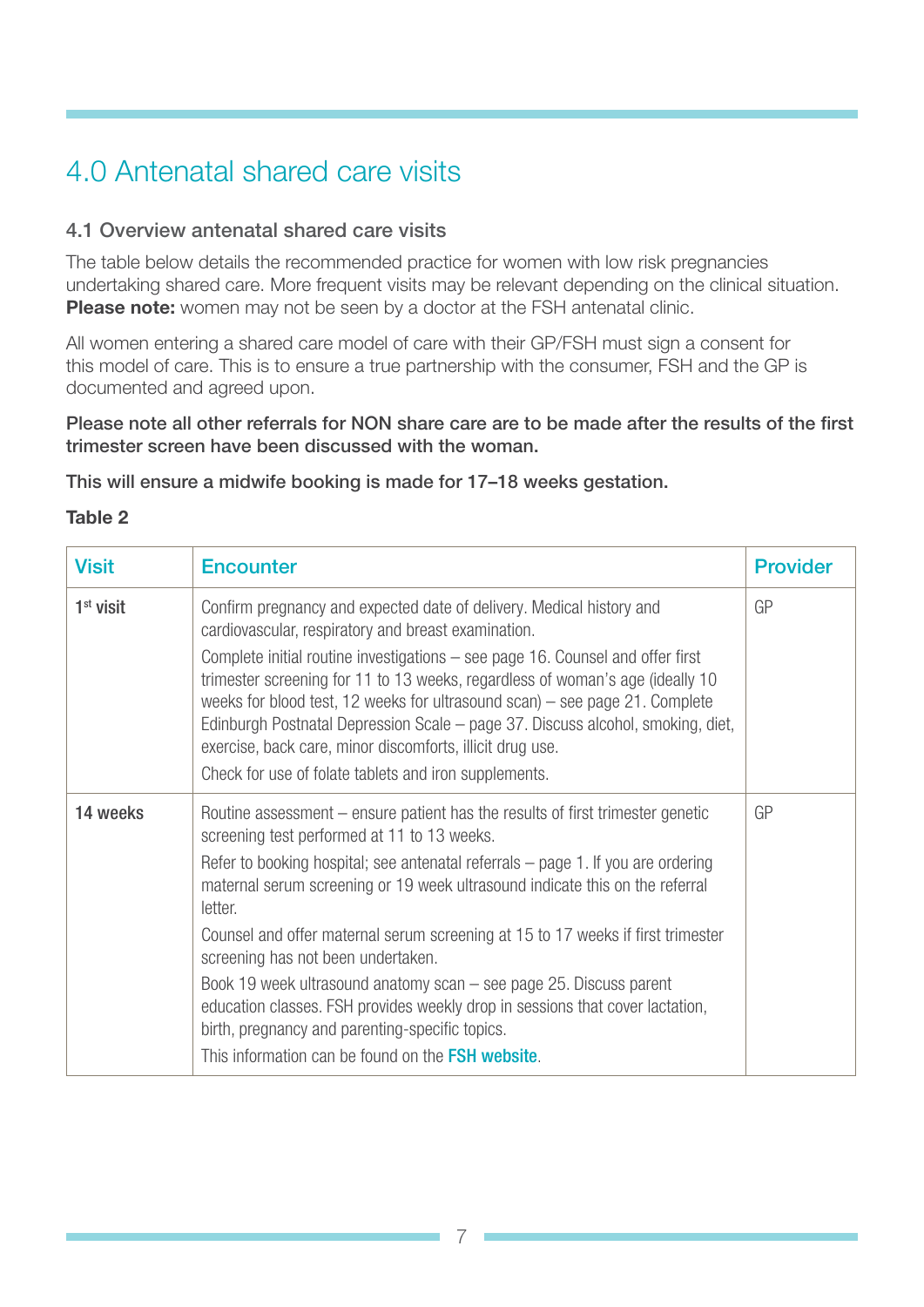| <b>Visit</b>                                  | <b>Encounter</b>                                                                                                                                                                                                                                                                                                                                                                                                                                                                                                                                                                                                                                                                                                                                                                                                                                    | <b>Provider</b> |
|-----------------------------------------------|-----------------------------------------------------------------------------------------------------------------------------------------------------------------------------------------------------------------------------------------------------------------------------------------------------------------------------------------------------------------------------------------------------------------------------------------------------------------------------------------------------------------------------------------------------------------------------------------------------------------------------------------------------------------------------------------------------------------------------------------------------------------------------------------------------------------------------------------------------|-----------------|
| 24 to 25<br>weeks                             | First antenatal booking visit at FSH - assess suitability for shared care, rebook<br>for 36 weeks.<br>Women are to be given information on GP shared care model at FSH and sign<br>consent sticker to enter this model of care. This will be recorded in the NWHPR.<br>20 week USS review.<br>Discuss breastfeeding, when to go to hospital and parent education classes<br>(metropolitan area).<br>Women advised to commence iron supplements.<br>Routine assessment as per NWHPR. Order 28 week investigations: full blood<br>count +/- iron studies (if at risk of anaemia), blood group and antibody screen if<br>Rhesus negative and all women receive a 75 gm GTT.                                                                                                                                                                            | <b>FSH</b>      |
| 28 weeks                                      | Routine assessment as per suggested schedule or routine antenatal care<br>NWHPR.<br>Administer prophylactic anti-D if Rhesus negative - see page 32. Review<br>investigation results.                                                                                                                                                                                                                                                                                                                                                                                                                                                                                                                                                                                                                                                               | GP              |
| 32 weeks                                      | Routine assessment as per suggested schedule or routine antenatal care<br>NWHPR.<br>Edinburgh Postnatal Depression Score - see page 39.                                                                                                                                                                                                                                                                                                                                                                                                                                                                                                                                                                                                                                                                                                             | GP              |
| 34 weeks                                      | Routine assessment as per suggested schedule or routine antenatal care<br>NWHPR.<br>Blood group and antibody screen if required. Administer anti-D if Rhesus negative<br>$-$ see page 32.                                                                                                                                                                                                                                                                                                                                                                                                                                                                                                                                                                                                                                                           | GP              |
| 36 weeks<br>onwards                           | Follow up by FSH Obstetric / Midwifery team (dependent on risk status).<br>Routine assessment as per suggested schedule or routine antenatal care<br>NWHPR.<br>Remainder of care at FSH.                                                                                                                                                                                                                                                                                                                                                                                                                                                                                                                                                                                                                                                            | <b>FSH</b>      |
| <b>Postnatal</b><br>check<br>$6 - 8$<br>weeks | <b>Baby check:</b> weight and head circumference, full examination, first<br>immunisations (8 weeks).<br>Mother check: discuss delivery, check blood loss/uterine size and perineum or<br>LUSCS wound, breastfeeding, screen for post-natal depression (PND), discuss<br>contraception, Pap smear if due, update immunisations (whooping cough, rubella<br>and varicella), Oral Glucose Tolerance Test (if Gestational Diabetes Mellitus repeat<br>$1-2$ yearly).<br><b>Medications:</b> review/adjust any changes made during pregnancy e.g. thyroxine,<br>anticonvulsants, anti-hypertensives.<br>Third and fourth degree tears: All women with third degree tears should<br>have an appointment at approximately six weeks postpartum at the General<br>Gynaecology Clinic (Consultant team). FSH will arrange as part of the discharge<br>plan. | GP              |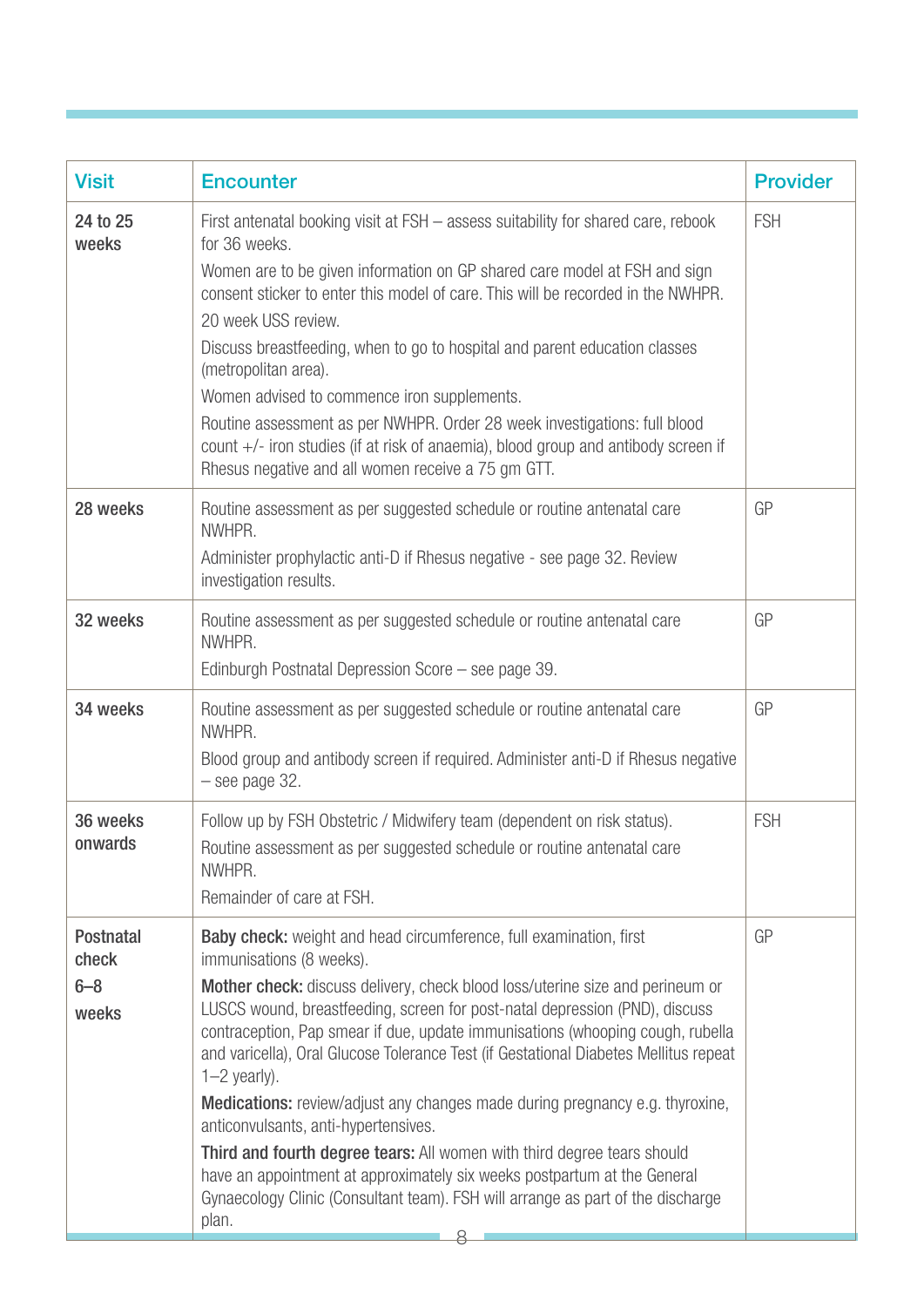# 4.2 Preconception counselling, iron and folate

Identify women who are thinking about pregnancy.

• For those at high risk of fetal abnormality, referral for genetic counselling may be appropriate.

#### Folate:

- Encourage folate supplements until the end of the first trimester (see table 3 for doses).
- Pregnancy formulations should not contain Vitamin A.

Table 3 : Recommended Folate dose during Pregnancy.

| <b>Supplement</b> | <b>Dose</b>             | <b>Indication</b>                                                                                        |  |
|-------------------|-------------------------|----------------------------------------------------------------------------------------------------------|--|
| Folate            | 0.5mg per day           | Preconception to 14 weeks gestation.                                                                     |  |
| Folate            | 5 <sub>mg</sub> per day | Preconception to 14 weeks gestation for women considered at high risk<br>for an open neural tube defect: |  |
|                   |                         | • Personal history of an open neural tube defect                                                         |  |
|                   |                         | A previous pregnancy with an open neural tube defect                                                     |  |
|                   |                         | • PMHx of diabetes mellitus                                                                              |  |
|                   |                         | • Women taking anticonvulsants                                                                           |  |
|                   |                         | Obese women                                                                                              |  |

#### Iron:

- All women should be offered screening for anaemia:
	- **•** in first trimester
	- with the next screening bloods (usually 24–28 weeks)
	- and at 36 weeks gestation.
- Women who commence oral iron supplementation in early pregnancy are less likely to need intravenous iron therapy.
- Oral iron if taken at the appropriate dose, and for a sufficient time, is an effective first line treatment for most women in pregnancy.
- Sub-optimal iron dosing is common as there are many different brands of iron available and they may contain low, medium or high doses or elemental iron.
- Iron preparations with high elemental iron content (>100mg/unit) are recommended to reverse anaemia.
- If cost is a barrier, consider providing a written prescription for those with a Health Care Card to purchase iron at a subsidised rate (Ferro-tab and Ferro-f-tab are PBS listed).
- See table 4 for brands and doses of elemental iron.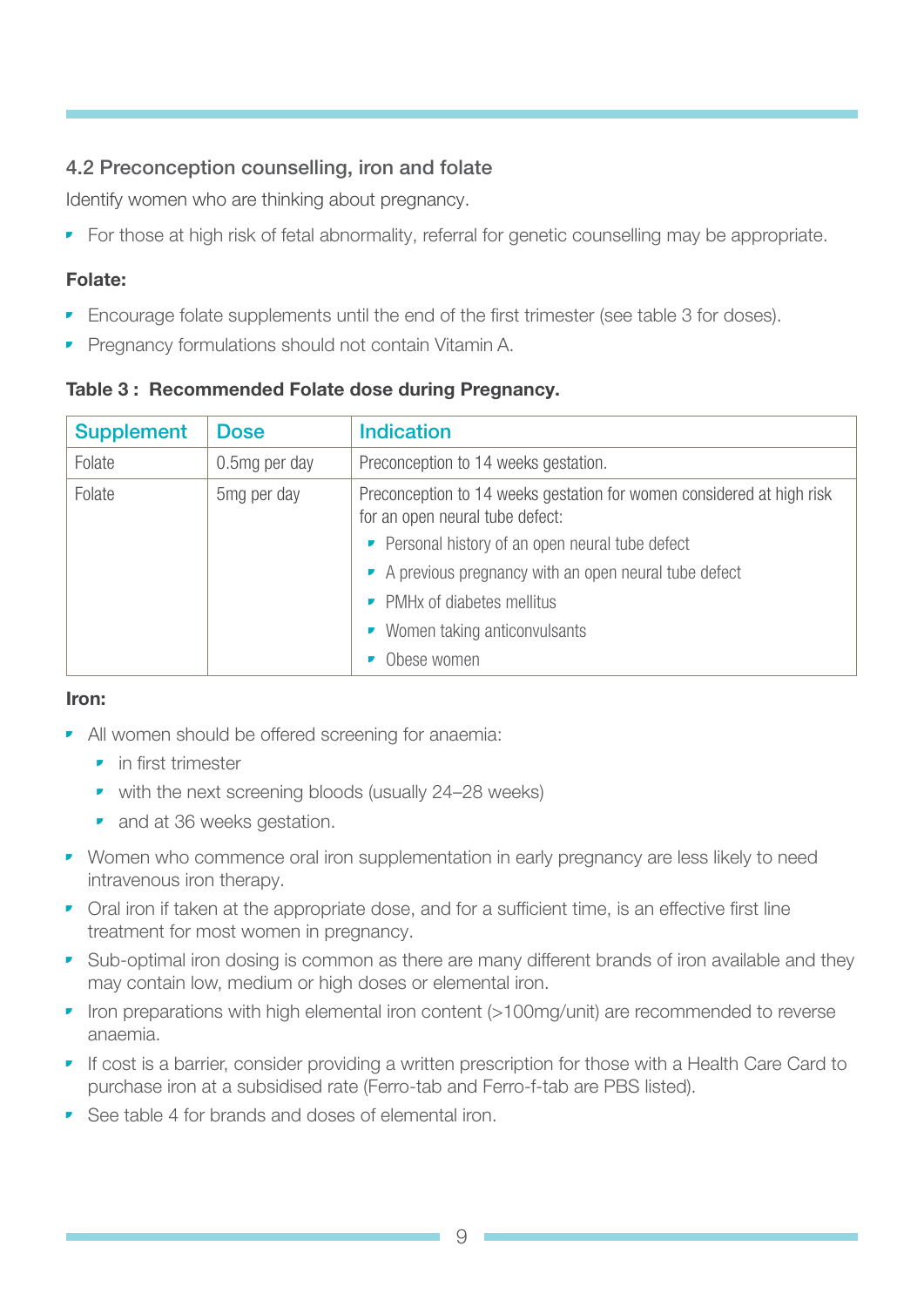#### Table 4: Brands of Iron

| High dose elemental iron<br>$>100$ mg/unit | <b>Medium dose elemental</b><br>iron 30-99mg/unit | Low dose elemental iron<br><30mg/unit                   |
|--------------------------------------------|---------------------------------------------------|---------------------------------------------------------|
| <b>Ferrograd C</b>                         | Fefol                                             | Iron Maxx                                               |
| Ferrogradumet                              | Elevit                                            | Pure Innovation                                         |
| Ferro-f-tab<br>Ferro-tab                   |                                                   | Pregnancy multivitamin Spatone<br>Fab Iron Swisse Multi |
|                                            |                                                   | Metagenics Veggie Caps Floradix<br>(liquid iron)        |

- Many women do not volunteer to health professionals if they have stopped taking their iron supplements. It is therefore important for GPs and other health professionals to be proactive in formally assessing adherence to oral iron supplementation at every antenatal visit.
- Research suggests it is not possible for pregnant women to obtain adequate iron from their diet alone, particularly in subsequent pregnancies.
- Iron absorption is impaired if women take their iron supplement at the same time as supplements containing calcium. Vitamin D/Calcium supplements should therefore be taken at a different time to iron supplements.

# 5.0 Documentation and routine assessments

At each visit ensure routine checks are recorded in the National Woman Held Pregnancy Record. Writing should be clear, concise and legible. If using Medical Director or other software, please print out each visit and include this in the hand-held record.

A routine check consists of:

- Blood pressure (<140/90)
- Weight (please see the table below for recommended weight gain based on BMI)
- $\bullet$  Urinalysis (< + protein)
- Fundus should be measured

Note: Some peripheral oedema is now usually regarded as normal in pregnancy.

#### Table 5: Recommended total weight gain during pregnancy in relation to pre-pregnancy **BMI**

| <b>Pre-pregnancy BMI</b>    | <b>Total weight gain</b> | Rate of weight gain second<br>and third trimester |
|-----------------------------|--------------------------|---------------------------------------------------|
| Underweight BMI <18.5       | 12.5kg-18kg              | 510g/week                                         |
| Normal Weight BMI 18.5-24.9 | 11.5kg-16kg              | 420g/week                                         |
| Overweight BMI 25-29.9      | 7kg-11.5kg               | 280g/week                                         |
| Obese BMI $>30$             | 5kg-9kg                  | 220g/week                                         |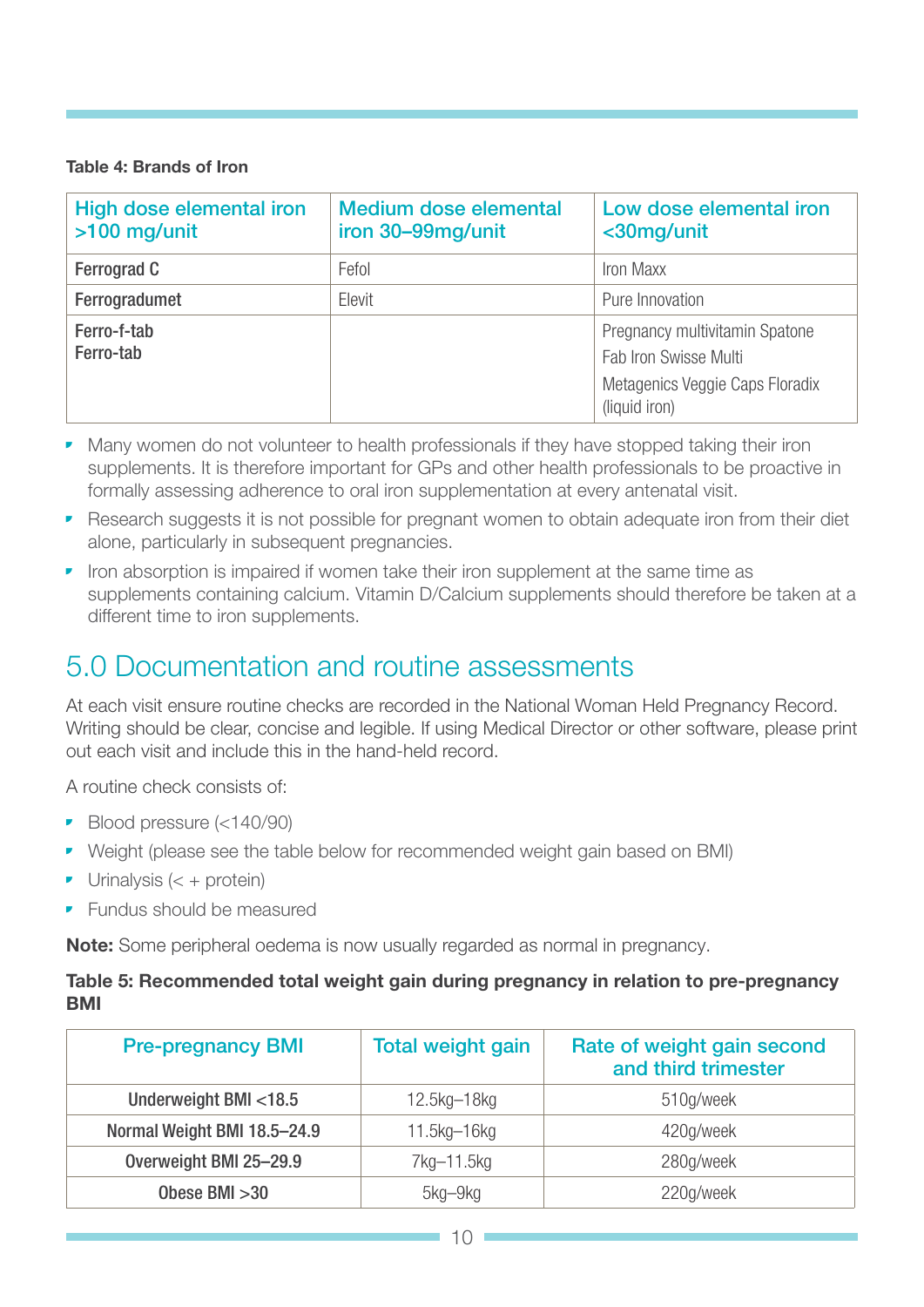# <span id="page-10-0"></span>6.0 Early Pregnancy Assessment Service (EPAS) is available through the Acute Gynaecology Clinic (AGC)

FSH has a specialised service to review patients with problems in the first trimester of pregnancy including pain and bleeding which may represent suspected miscarriage or ectopic pregnancy.

Patients need to be referred to the Acute Gynaecology Clinic (AGC) and are given an appointment to attend. AGC is open Monday to Friday 8.00am to 12 noon. It is a one-stop clinic with ultrasound scan facility.

Referral is via fax 6152 9762 – please mark as urgent.

#### Who may be referred?

Women in the first trimester of pregnancy who have had a positive pregnancy test and one or more of the following:

- abdominal/pelvic pain
- vaginal bleeding
- **•** previous ectopic
- previous tubal surgery
- two or more previous miscarriages
- Confirmed incomplete or missed miscarriage from a previous scan
- IUCD in-situ

Please advise patients to fast from 7.00am (they may have water only) in case they need to go to theatre that day.

If the patient is haemodynamically unstable, has severe pain or heavy vaginal bleeding please refer to FSH Emergency Department.

# 7.0 Emergency Department

### 7.1 Overview

Women will be seen at any time in the FSH Emergency Department if they are less than 20 weeks gestation and have severe pain, heavy vaginal bleeding or an ectopic pregnancy is suspected.

**Note:** An ultrasound may not necessarily be performed, particularly out of hours.

If you are referring a patient, notification by phone is always appreciated by the staff in the Emergency Department. Please advise patients to fast from 7.00am (they may have water only) in case they need to go to theatre that day.

For early pregnancy loss, the Acute Gynaecology Service offers management by

- expectant management
- medical management using misoprostol
- dilatation and curettage (D&C).

This will be discussed with patients on an individual basis and if a woman elects to have medical management, she will be followed up in the Acute Gynaecology Clinic.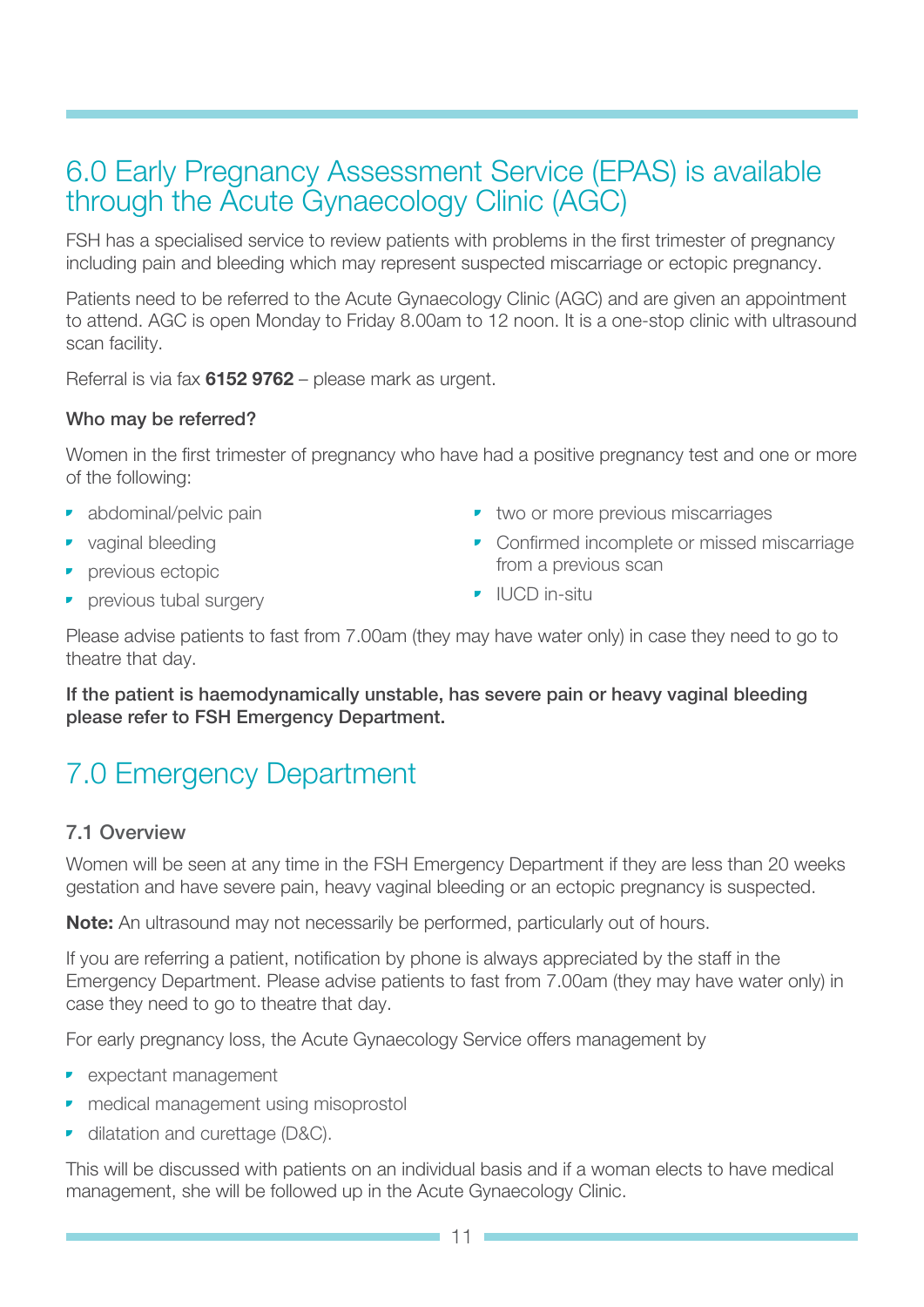<span id="page-11-0"></span>If you require clinical advice, a registrar is available all hours 6152 8811 or consultant is available in-hours through FSH switchboard 6152 2222.

Alternatively, phone the FSH switchboard 6152 2222 and ask for the appropriate staff member depending on the time of day:

| 8.00am-10.00pm | Gestation <20 weeks | Gynaecology Registrar                |
|----------------|---------------------|--------------------------------------|
|                | Gestation >20 weeks | <b>Obstetric Registrar</b>           |
| 10.00pm-8.00am | Any gestation       | Obstetrics and Gynaecology Registrar |

When you refer a patient to the Emergency Department, please send any reports with the patient, such as ultrasound, blood group or quantitative BhCG, but do not worry if these tests have not been done.

### 7.2 Anti-D

It is recommended that anti-D is given to all Rhesus negative and antibody negative women if there is risk of fetal-maternal transfusion of blood, such as a miscarriage. If women do not require a medical review at FSH it is usually more convenient for them to be given anti-D by their GP.

For further information on how to obtain anti-D, see page 28.

# 8.0 Guidelines for exclusion from shared care

The following are guidelines to help GPs identify women who are not suitable for antenatal shared care. Any concerns can be discussed with the Midwifery Manager (Ambulatory Services).

#### General

No documented evidence of antenatal care prior to 24 weeks gestation.

#### Medical history

- Significant cardiac disease
- **•** Essential hypertension
- Previous deep vein thrombosis or pulmonary embolus
- Renal disease
- Type 1 or Type 2 Diabetes Mellitus please refer to KEMH Diabetes clinic
- GDM requiring insulin
- Unstable thyroid disease
- Chemical dependency
- Epilepsy/seizures or use of anticonvulsant drugs
- Bleeding disorders
- Chronic carriers of Hepatitis B see page 18
- HIV infection
- Known bony pelvic deformity
- Systemic lupus erythematosus
- Current malignant disease
- Asthma requiring hospitalisation or requiring oral or parenteral steroid therapy in the past five years
- Rubella titres indicating recent infection
- Significant anaemia (Hb <100 g/L)
- Maternal Phenylketonuria (PKU)
- Any significant condition for which the woman is being monitored by a physician or psychiatrist.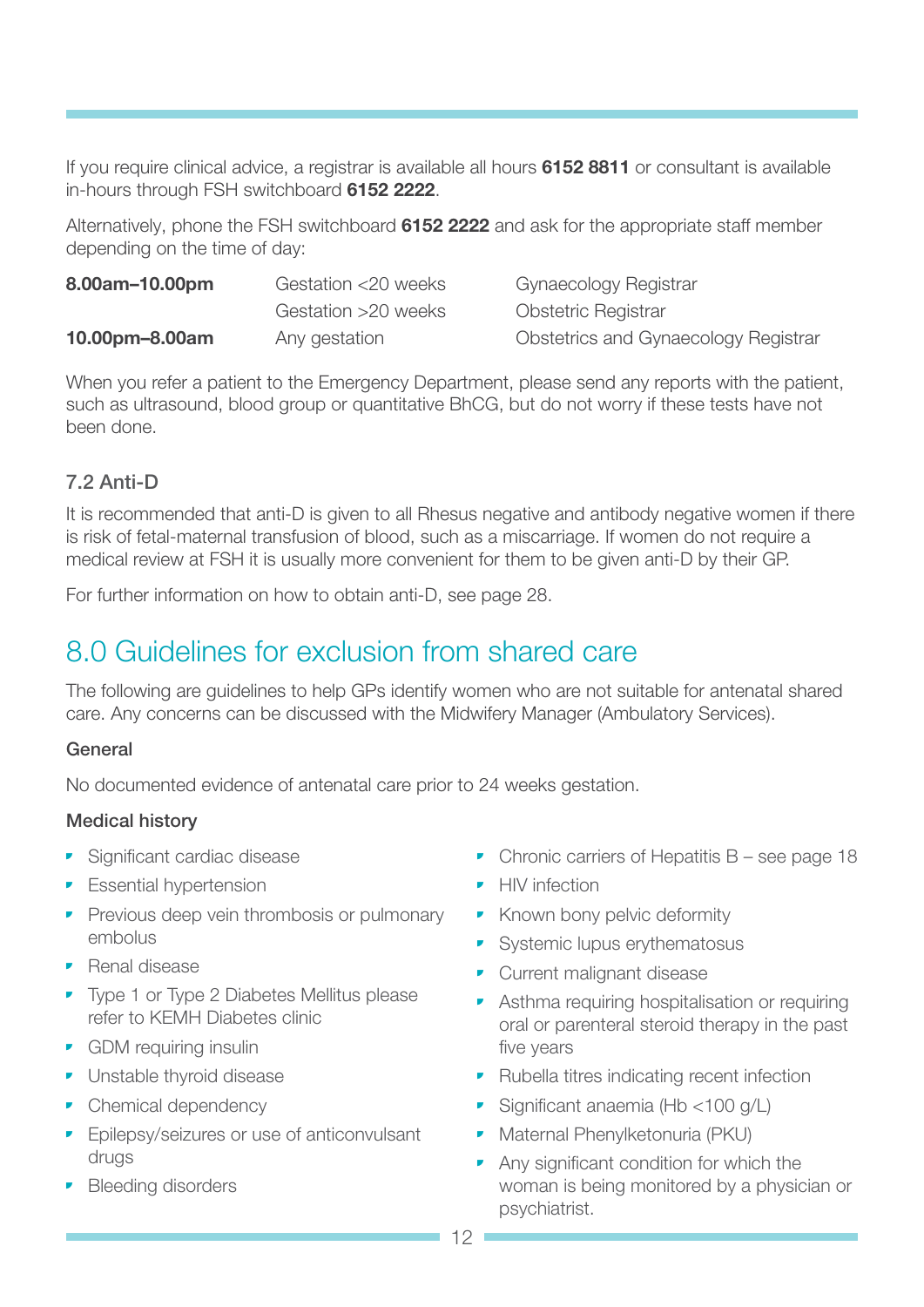#### <span id="page-12-0"></span>Previous obstetric/gynaecological history

- Previous pregnancy requiring intensive monitoring or with poor outcome
- History of preterm delivery (prior to 34 weeks) see below
- One or more pregnancies with Intra Uterine Growth Restriction (IUGR)
- Gestational Diabetes Mellitus requiring insulin
- **•** Severe pre-eclampsia.
- Uterine surgery e.g. Caesarean section, myomectomy, cone biopsy
- Recurrent miscarriage including mid-trimester loss
- Infertility requiring surgery or fertility drugs other than clomiphene
- Previous infant with major congenital anomaly and/or inherited disorder
- Previous preterm delivery < 34 weeks.

#### Current pregnancy

- Multiple pregnancy (perform 12 week ultrasound to determine chorionicity). If monochorionic (MC) , arrange a 16 week scan to look for twin to twin transfusion and refer to FSH with the notation – **Pregnancy Con 2 Clinic** as these women need counselling regarding MC pregnancy and scans every 2 weeks for early detection of TTTS and fetal growth problems. If initial scan results are abnormal contact the on call obstetric registrar to discuss.
- Atypical red cell antibodies
- Adolescent pregnancy refer to antenatal clinic at FSH. Please highlight for social work input or perinatal mental health
- Morbid obesity BMI >40.

# 9.0 Preterm birth (WA Preterm Birth Prevention Initiative)

- Many cases of preterm birth may now be preventable.
- Women with prior spontaneous preterm birth between 20–34 weeks should be prescribed natural vaginal progesterone 200mg daily from 16–36 weeks.
- Measurement of cervical length should be routine in the "anatomy" scan.
- Women with a shortened cervix (10–20 mm) in mid-pregnancy should be prescribed natural vaginal progesterone 200mg daily until 36 weeks.
- Babies should be delivered from 38 weeks, unless unavoidable.
- Practitioners should continue to support pregnant women to reduce smoking.
- Serial transvaginal scan monitoring for cervical length is available for women with short cervix on progesterone and for women with cervical cerclage at FSH.
- For more information contact MFM Service KEMH: Phone 6458 2843, fax or see website [www.thewholeninemonths.com.au](http://www.thewholeninemonths.com.au)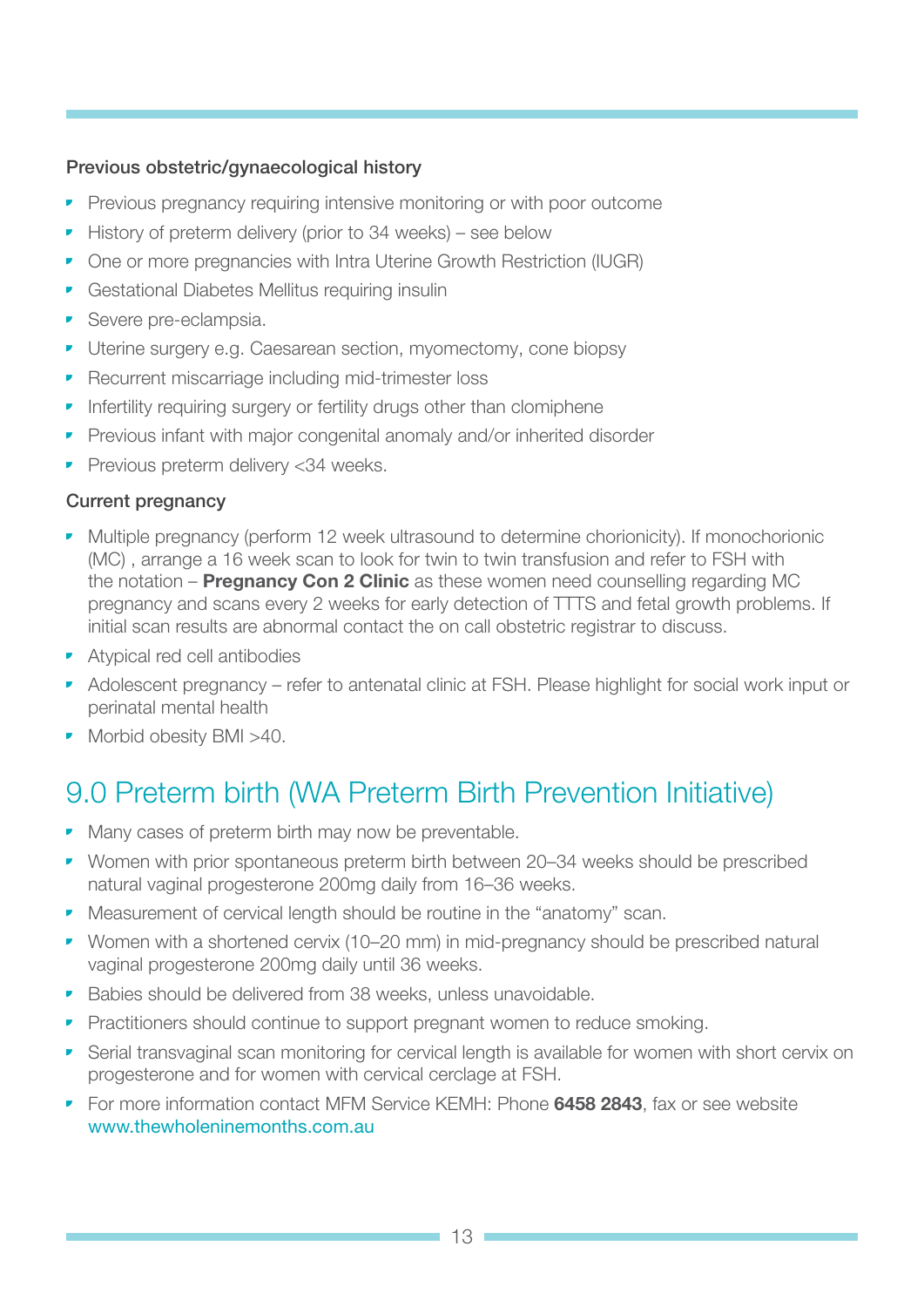# <span id="page-13-0"></span>10.0 Guidelines for problems requiring immediate antenatal assessment

Listed below are problems which should be discussed with the patient's booking hospital to organise patient review. This is not an exhaustive list.

For women booked at FSH, please contact the Obstetric Registrar for advice. Phone: **6152 2222** and ask switchboard to page or call on **6152 8811**.

#### Pregnancy complications

- Antepartum haemorrhage
- Hypertension (>140/90)
- **•** Threatened preterm labour
- Premature rupture of membranes
- Abnormal fetal anatomy ultrasound scan
- Reduction in fetal movements
- High presenting part and unstable lie in late pregnancy
- **•** Polyhydramnios
- Intrauterine growth restriction (IUGR)
- Abnormal fetal presentation after 36 weeks e.g. breech
- Rhesus antibodies
- Proteinuria greater than one plus  $(>1+)$ .

# 11.0 Infectious diseases and immunisation in pregnancy

- Women with infectious diseases in pregnancy often do not need referral to FSH. Please phone: Gynaecology and Obstetrics registrar 6152 8811.
- Live attenuated vaccines are not recommended during pregnancy (e.g. MMR, varicella, rotavirus, BCG, oral typhoid vaccine). If given inadvertently, specialist consultation is advised.
- Inactivated influenza vaccine is safe to give during pregnancy and is recommended as pregnant women are at increased risk of influenza related infectious complications.
- Pertussis vaccine is recommended in the third trimester.
- For other clinical advice, please contact the on-call microbiologist at FSH through the switchboard.
- For routine advice on pregnancy, travel and vaccinations, please contact a specialised travel medicine clinic.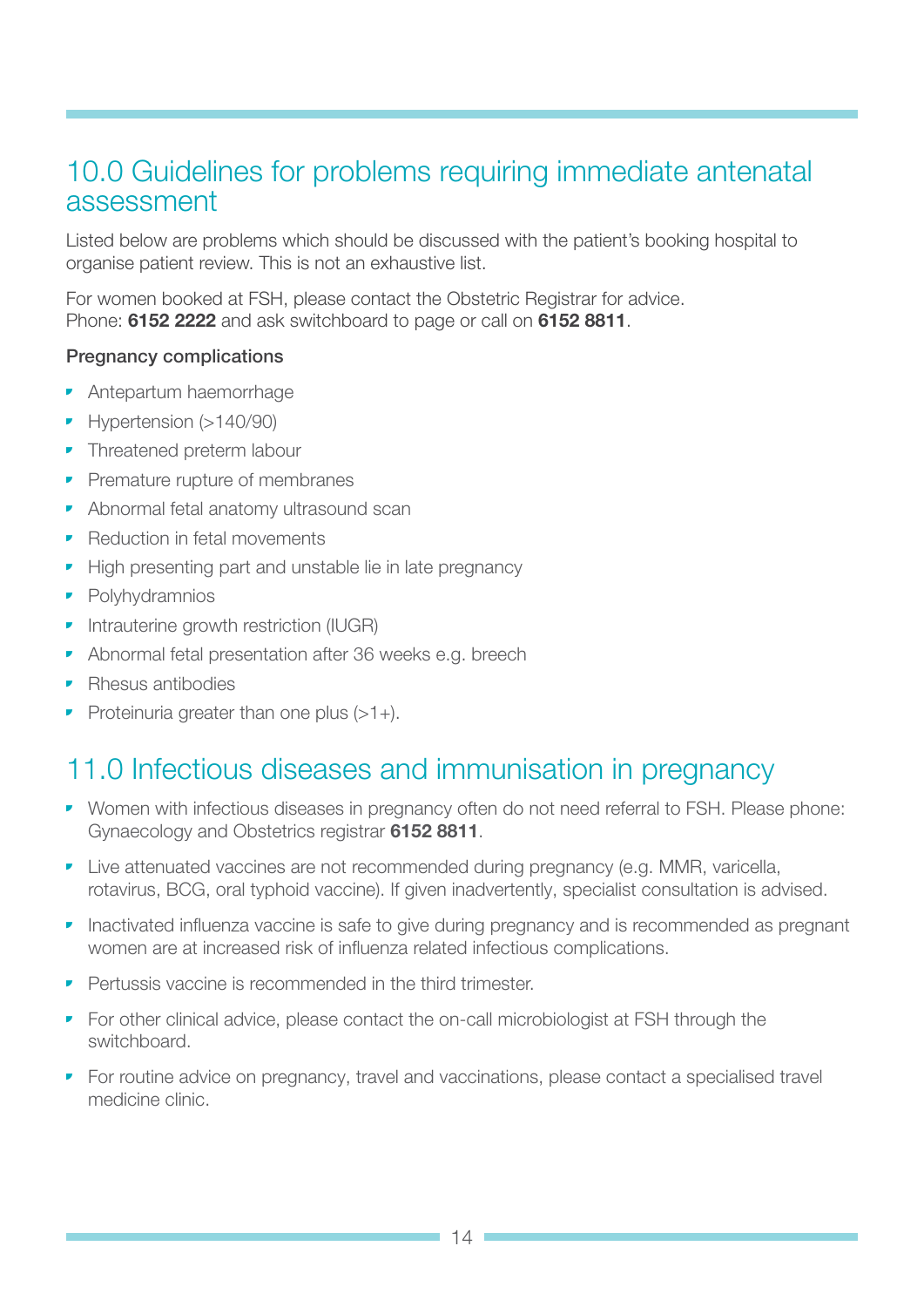# <span id="page-14-0"></span>12.0 Investigations

Investigations may be ordered privately or at FSH. Photocopies of all tests should be sent to FSH – Fax: 6152 9762.

This needs to be attended to at referral and prior to the 36 week return visit to FSH. Please write 'copy to FSH Antenatal Clinic' to assist clerks.

### 12.1 Routine investigations

- 1. Initial routine investigations for each pregnancy at first antenatal visit (obtain informed consent for each test):
	- Full blood picture
	- Blood group and atypical antibody screen
	- Syphilis serology
	- Rubella titre
	- Hepatitis B surface antigen
	- Hepatitis C antibodies
	- HIV antibodies
- Blood sugar level
	- if random BSL >7.8 needs oral glucose tolerance test (OGTT)
	- if fasting BSL > 5.5 indicates gestational diabetes
- **•** Midstream urine
- Chlamydia screening
- 2. All women should be counselled and offered fetal anomaly screening (see page 22).
- 3. Investigations to be considered depending on the woman's clinical circumstances:
	- Early dating ultrasound if dates uncertain
	- Pap smear (if not done within two years)
	- Early OGTT if high risk of gestational diabetes (see page 19)
	- Haemoglobinopathy screening if in high risk group e.g. high risk ethnic background, FHx of haemoglobinopathy (see page 26)
	- Twin pregnancy: Ultrasound to determine chorionicity plus 16 week scan for twin-to-twin transfer syndrome and subsequent fortnightly scans if monochorionic diamniotic.
	- Iron studies if at risk of anaemia.
	- Vitamin D screening if at risk for Vitamin D deficiency e.g. women who have reduced sun exposure, veiled women and dark skinned women.
	- If Vitamin D deficiency is identified (Vitamin D serum level <50 nmol/mL, supplementation is required: 5000 IU Vitamin D3 per day plus calcium 1000mg per day. (Vitamin D is available in tablet form e.g. Ostelin 1 capsule = 25microgram = 1000 IU or solution form e.g. Bio-Logical Vitamin D3 solution 1000 IU/0.2mL).
	- Repeat Vitamin D assay after 6–8 weeks and continue this dose if level <50nmol/L.
	- Repeat serum levels again in four weeks if this dose was continued.
	- Maintenance dose: 25 microgram = 1000 IU per day plus 1000mg calcium per day until cessation of lactation.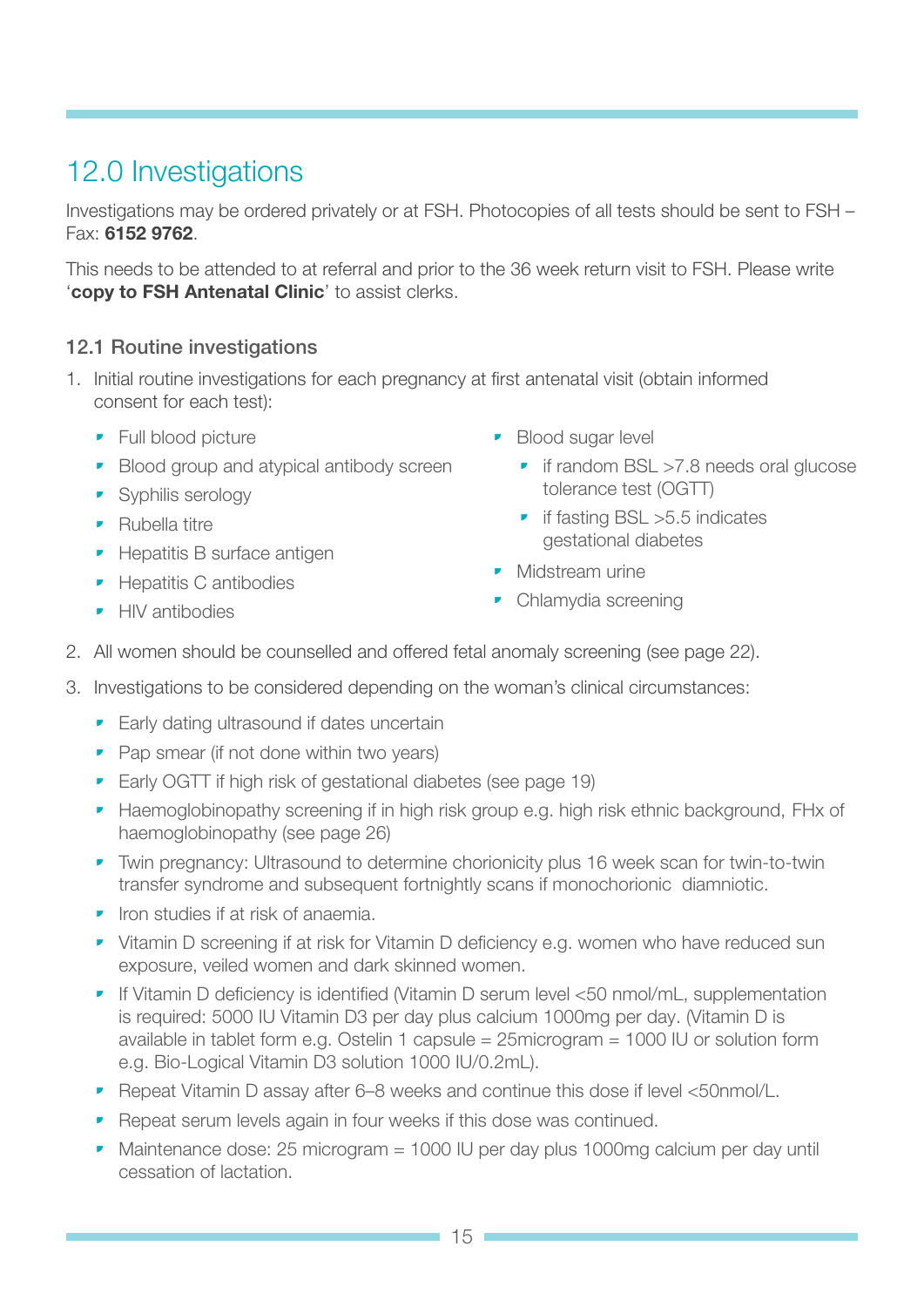- <span id="page-15-0"></span>4. 19 weeks gestation:
	- Fetal anatomy ultrasound (GP to organise)
- 5. 28 weeks gestation (arrange prior to 28 week visit e.g. at 24 week visit):
	- $\blacksquare$  Full blood picture  $+/-$  iron studies (if at risk of anaemia)
	- Blood group and atypical antibody screen (for rhesus negative women)
	- Glucose tolerance test 75gm (for all women)
- 6. 36 weeks gestation (FSH will organise)
	- **•** Full blood picture
	- Blood group and atypical antibody screen if rhesus negative (only if the woman missed her 28 week anti-D)
	- Low vaginal swab and rectal/perianal swab for group B streptococcus screening. Patients with a positive result will receive intravenous antibiotics during labour.

# 12.2 Group B streptococcus (GBS) infection

All patients with the following risk factors will need to receive intravenous antibiotics during labour to reduce the risk of infant infection:

- previously infected infant with Group B streptococcus
- Group B streptococcus identified in the urine in pregnancy (GBS urinary tract infection or bacteruria), regardless of GBS swabs at 36 weeks
- **•** positive vaginal/rectal/perianal swabs at 36 weeks.

### 12.3 Chlamydia screening

- For all women at booking self obtained lower vaginal swab (SOLVS) and first void urine PCR (FVU)
- Women living in STI endemic areas (Kimberley, Pilbara and Goldfields) should be offered additional screening:
	- at booking include testing for gonorrhoea with chlamydia specimens
	- between 28 and 36 weeks gestation repeat HIV and syphilis serology
	- at 36 weeks gestation repeat chlamydia and gonorrhoea screening and HIV screening.

### 12.4 Hepatitis B – chronic carriers

- Chronic carriers of Hepatitis B have core Antigen positive and e Antibody negative.
- Check viral load and refer to Hepatology Service at FSH advising that the woman is pregnant.
- Antiviral therapy in pregnancy may reduce vertical transmission to the fetus.
- Lifelong antiviral therapy may reduce cirrhosis and hepatocellular carcinoma.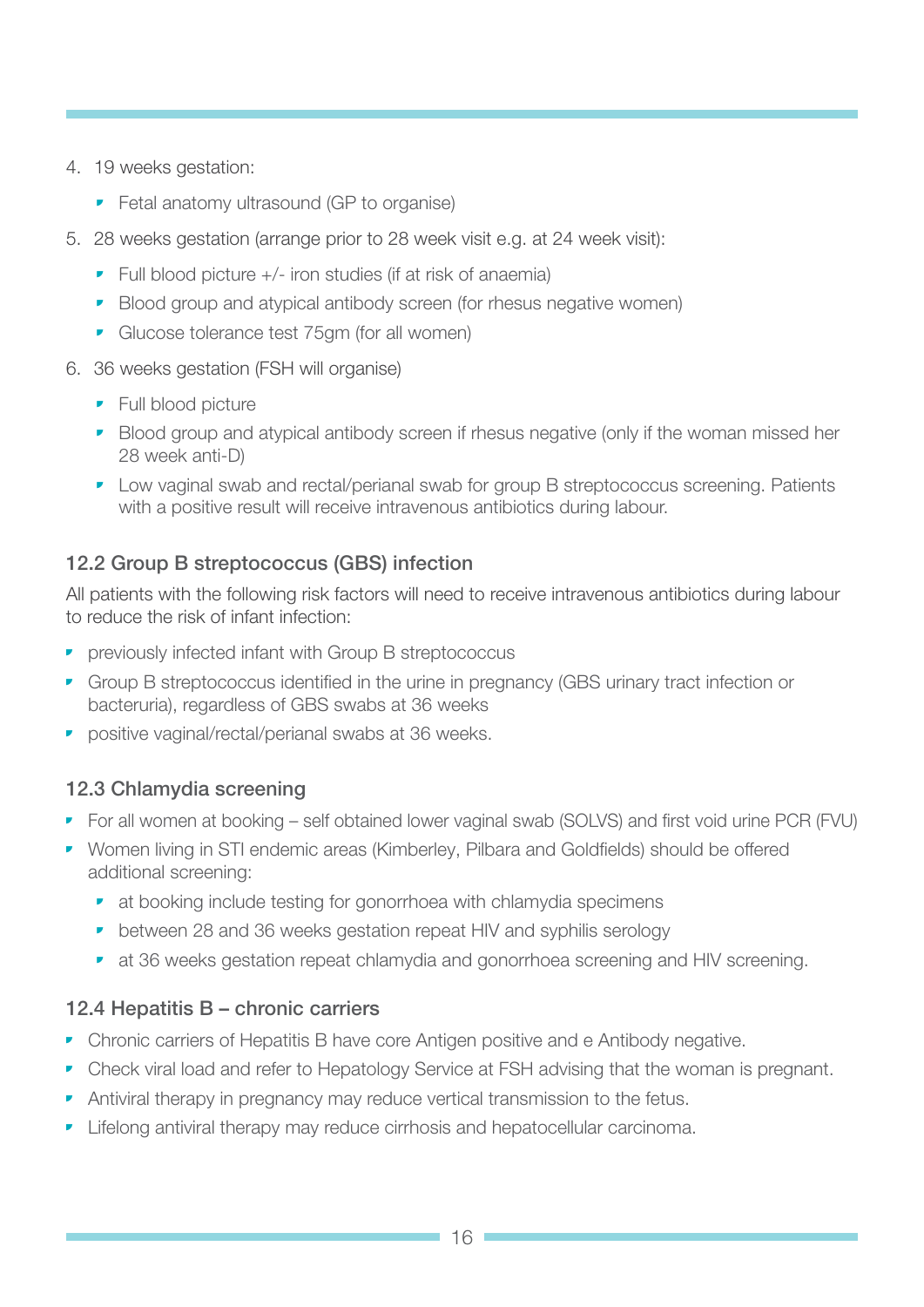# <span id="page-16-0"></span>13.0 Gestational Diabetes Mellitus (GDM) screening

The Australian Diabetes in Pregnancy Society (ADIPS) recommends universal screening for diabetes in pregnancy.

The routine screening tool is a 75g Oral Glucose Tolerance Test (OGTT) which is recommended at 24–28 weeks for low risk women. However if there is a clinical suspicion of GDM (e.g. previous GDM or symptoms or signs suggestive of diabetes such as heavy glycosuria, fetal macrosomia, polyhydramnios), a random venous plasma glucose or OGTT may be performed at any gestation. If early screening is negative, women at high risk should be monitored closely and undergo a repeat OGTT.

#### 13.1 Screening tests

- Fasting plasma glucose: GDM if  $>= 5.1$ mmol/L
- Random (non-fasting) plasma glucose. Proceed to OGTT if  $>= 7.8$ mmol/L
- Oral Glucose Tolerance Test (OGTT): fasting, 75g glucose load, performed in a laboratory, takes two hours
- No longer recommended: the Oral Glucose Challenge Test (OGCT): a non-fasting test using a 50g glucose load.

# 13.2 Diagnostic criteria for GDM after OGTT ADIPS and FSH recommended

- Fasting plasma glucose >= 5.1mmol/L
- One hour plasma glucose >= 10mmol
- Two hour plasma glucose >= 8.0mmol/L.

If a woman is diagnosed with GDM, she will need to be referred to the diabetes educators/dietitian at FSH for education and to learn how to monitor her blood glucose levels at home.

Please send referral to FSH Diabetes Education on **6152 9762**.

### 13.3 Maternal steroids

An OGTT should not be performed within a week of maternal steroid administration.

### 13.4 Further information

Any queries about testing, screening, diagnosing or managing diabetes should be directed in business hours to Midwifery Manager 6152 9416.

Any woman with GDM who has unstable blood sugar levels should be referred to the Diabetes in Pregnancy (DIP) Clinic.

Referral faxed on DIP referral form to 6152 9762.

This clinic is held Wednesday and Friday from 8.30 am to 12 noon in outpatients clinic 5 and is a multidisciplinary clinic.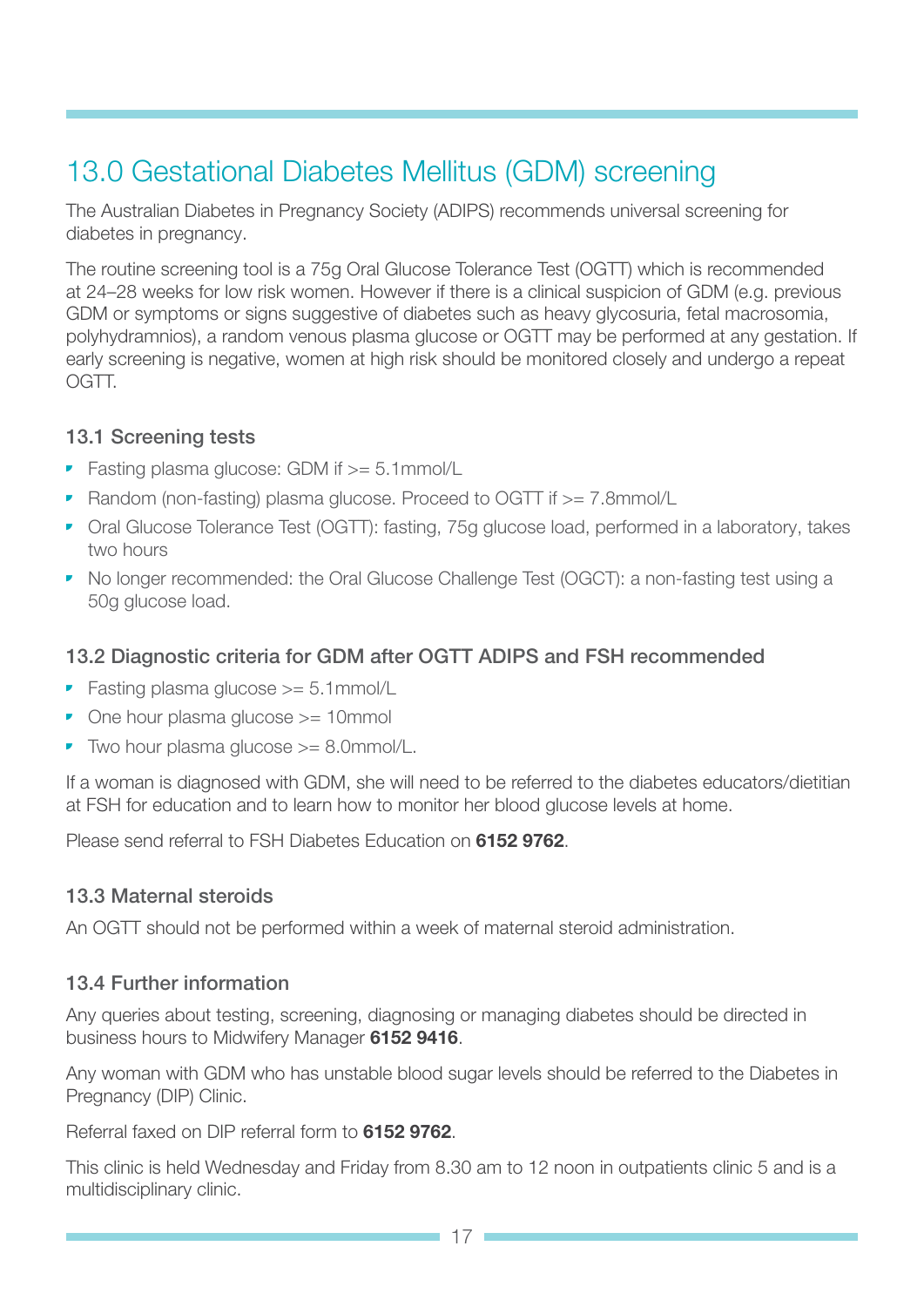Urgent out-of-hours queries can be referred to the Senior Obstetric Registrar on 6152 8811.

**Please note:** The proposed Australian Diabetes in Pregnancy Society (ADIPS) quidelines have been adopted at FSH.

|  |  |  |  | Table 7: Criteria for low and high risk pregnancy |
|--|--|--|--|---------------------------------------------------|
|  |  |  |  |                                                   |

|                                                                                                                                                                                                                                                                                                                                                          | Pre 24 weeks gestation*                                                                                                                                                                                                                                                     | 24 to 28 weeks<br>gestation |
|----------------------------------------------------------------------------------------------------------------------------------------------------------------------------------------------------------------------------------------------------------------------------------------------------------------------------------------------------------|-----------------------------------------------------------------------------------------------------------------------------------------------------------------------------------------------------------------------------------------------------------------------------|-----------------------------|
| Low risk                                                                                                                                                                                                                                                                                                                                                 | Blood sugar level with booking bloods                                                                                                                                                                                                                                       | <b>OGTT</b>                 |
| <b>High risk</b><br>• Maternal age $>$ or $=$ 40 years<br>Women with a family history of<br>▼.<br>diabetes<br>Maternal obesity<br>• Hypertension prior to 20 weeks<br>Previous macrosomic baby (>4000g)<br>History of unexplained stillbirth<br>• Previous baby with congenital<br>anomalies<br>Ethnicity – Aboriginal, Asian, Indian,<br>Middle Eastern | Standard 75g OGTT before or at first<br>1.<br>opportunity after conception<br>2. If OGTT not feasible, fasting plasma<br>glucose or non-fasting plasma<br>glucose<br>If early screening is negative, monitor<br>3.<br>every 6–8 weeks and request OGTT<br>at 24 to 28 weeks | <b>OGTT</b>                 |

# 14.0 Fetal anomaly screening

# 14.1 Overview

All women, regardless of age, should be counselled and offered the option of fetal aneuploidy and anomaly screening. First trimester screening is the recommended screening test for fetal chromosomal abnormalities (mainly trisomy 21, 13 and 18).

Women with high risk screening tests for chromosomal abnormalities should be referred to the Maternal Fetal Medicine (MFM) service at KEMH. A referral for opinion/management does not satisfy Medicare requirements for an ultrasound or diagnostic test such as chorionic villus sampling or amniocentesis. It is therefore necessary to include a request for ultrasound or diagnostic test in your referral so that the MFM midwives do not have to contact the GP/referring doctor for another referral. For example – 'Please provide assessment and management +/- ultrasound +/- CVS/ amniocentesis as appropriate'.

Please also indicate on the referral if you would like KEMH or FSH to take over management if an anomaly is found. In the case of an actual anomaly, it is suggested that the woman is referred directly to Maternal Fetal Medicine. In this case, to ensure Medicare requirements are met and the woman's experience is as efficient as possible, the referral will need to include the following information: 'Please provide counselling, tertiary review ultrasound and management'.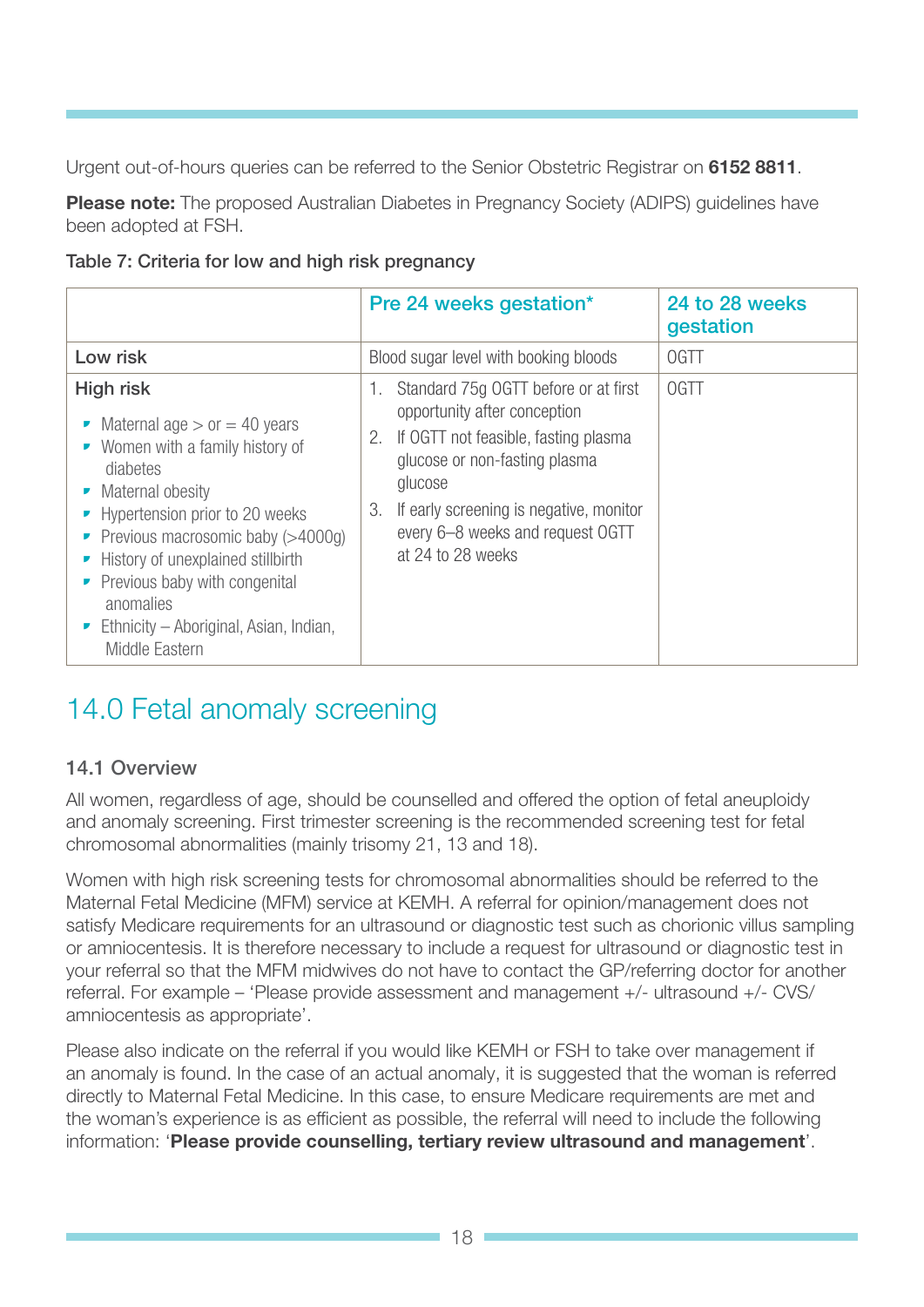<span id="page-18-0"></span>For enquiries, please contact the MFM Clinical Midwife Consultant. MFM: 9340 2848 Fax: 9340 1060.

Ultrasound Department: 9340 2830

For more information on the MFM service see page 26.

For women who require assessment and management of third trimester growth and wellbeing, please contact the Maternal Fetal Assessment Unit at FSH on 6152 8853.

### 14.2 Screening for Down syndrome

#### 1. First trimester screening (FTS)

- The first part of this test is a blood test to determine the levels of the hormones free BHCG and PAPP-A. This is ideally done at 10 weeks (but can be done anytime from 9 weeks to 13 weeks 6 days). The blood test was previously routinely done on the day of the ultrasound; however the Fetal Medicine Foundation has found that an earlier test improves the sensitivity and specificity of the test.
- The second part of the test is an ultrasound that is performed between 11 weeks, 4 days and 13 weeks, 4 days (ideally 12 weeks). The ultrasound determines the thickness of the nuchal translucency – an area behind the neck and under the skin of the fetus that appears black on the ultrasound image.
- Based on a woman's age, the nuchal thickness and the hormone levels, a result is given in terms of the particular woman's risk of carrying a fetus with Down syndrome, compared to her age-related risk.

| <b>Maternal age</b> | Chance of having a live-born baby with Down syndrome |
|---------------------|------------------------------------------------------|
| 20 to 24            | 1:1500                                               |
| 25                  | 1:1350                                               |
| 30                  | 1:900                                                |
| 35                  | 1:400                                                |
| 40                  | 1:110                                                |
| 45                  | 1:30                                                 |

#### Table 8: Maternal age vs Down syndrome risk

#### 2. Maternal serum screening (Triple Test)

This test involves a blood test which is performed between 15 and 17 weeks gestation. No pre-test ultrasound is required unless the EDD needs to be confirmed. The test gives two results:

- The risk of a chromosomal abnormality (Down syndrome most commonly)
- The risk of an open neural tube defect based on the maternal serum alpha fetoprotein level (MSAFP).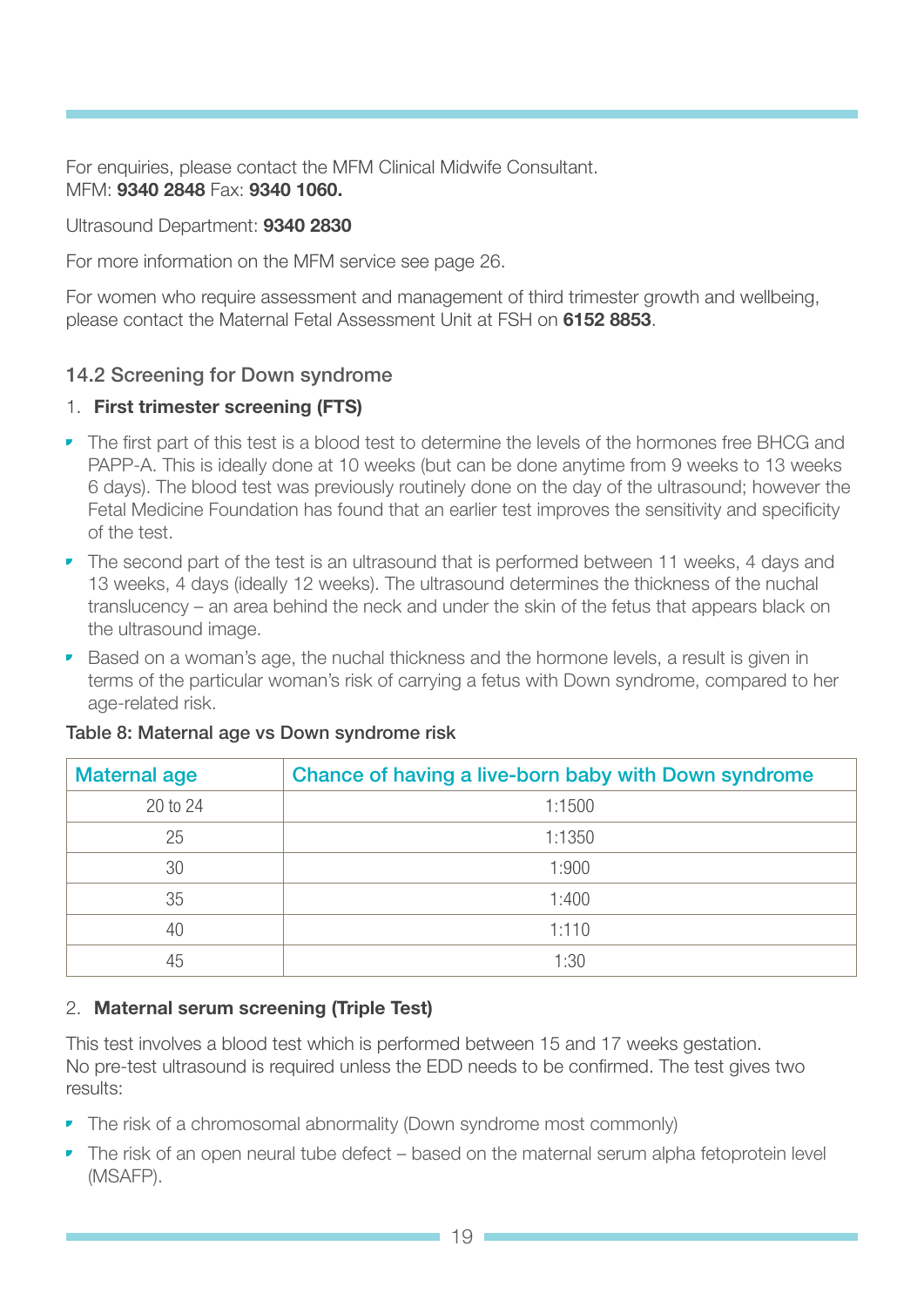#### 3. Non-invasive prenatal testing

Non-invasive prenatal testing (NIPT) has recently become available in some countries as a highlevel screening test for trisomy 21, 18 and 13. This technology utilises cell-free fetal DNA in the maternal circulation and can be used from 10 weeks gestation onwards.

At the time of publication, NIPT was not being provided by any laboratory in Australia and was not being funded by Medicare. For women who have the financial resources to pay, this service can be accessed through external private laboratories (e.g. Western Diagnostic Pathology, Sonic Health Care) and sent internationally for testing with a turnaround time of about 10–14 days.

There are now position statements on NIPT by several professional bodies available (e.g. American Congress of Obstetricians and Gynaecologists and the International Society for Prenatal Diagnosis) and these can be accessed online.

#### 4. Pregnancy associated plasma protein-A (PAPP-A)

Maternal serum pregnancy associated plasma protein-A (PAPP-A) is one of the blood tests taken at 9–14 weeks (ideally 10 weeks) as part of the first trimester screen. A low PAPP-A is associated with poor early placentation.

A low PAPP-A in the first trimester may indicate an increased risk of Trisomy 21. A low PAPP-A in the first trimester with normal chromosomes is associated with stillbirth, infant death, intrauterine growth restriction (IUGR), preterm birth and pre-eclampsia. A low PAPP-A is defined as a maternal serum PAPP-A value <0.4MoM, with increased frequency of adverse obstetrical outcomes noted below this level.

# 14.3 Key points

- All women should be counselled and offered first trimester screening (blood tests including measurement of PAPP-A level done ideally at 10 weeks and ultrasound ideally at 12 weeks) with adequate pre-test counselling.
- If a woman returns a low PAPP-A result (<0.4MoM), a referral should be made to a specialist obstetrician or specialist obstetric service by 20 weeks gestation with assessment regarding the need for closer maternal and fetal surveillance.
- Routine anatomy scan with Doppler assessment at 18–20 weeks.
- Growth scan with Doppler assessment at 24, 28, 32 and 36 weeks.
- Assessment of BP and urinalysis for presence of proteinuria at each antenatal visit.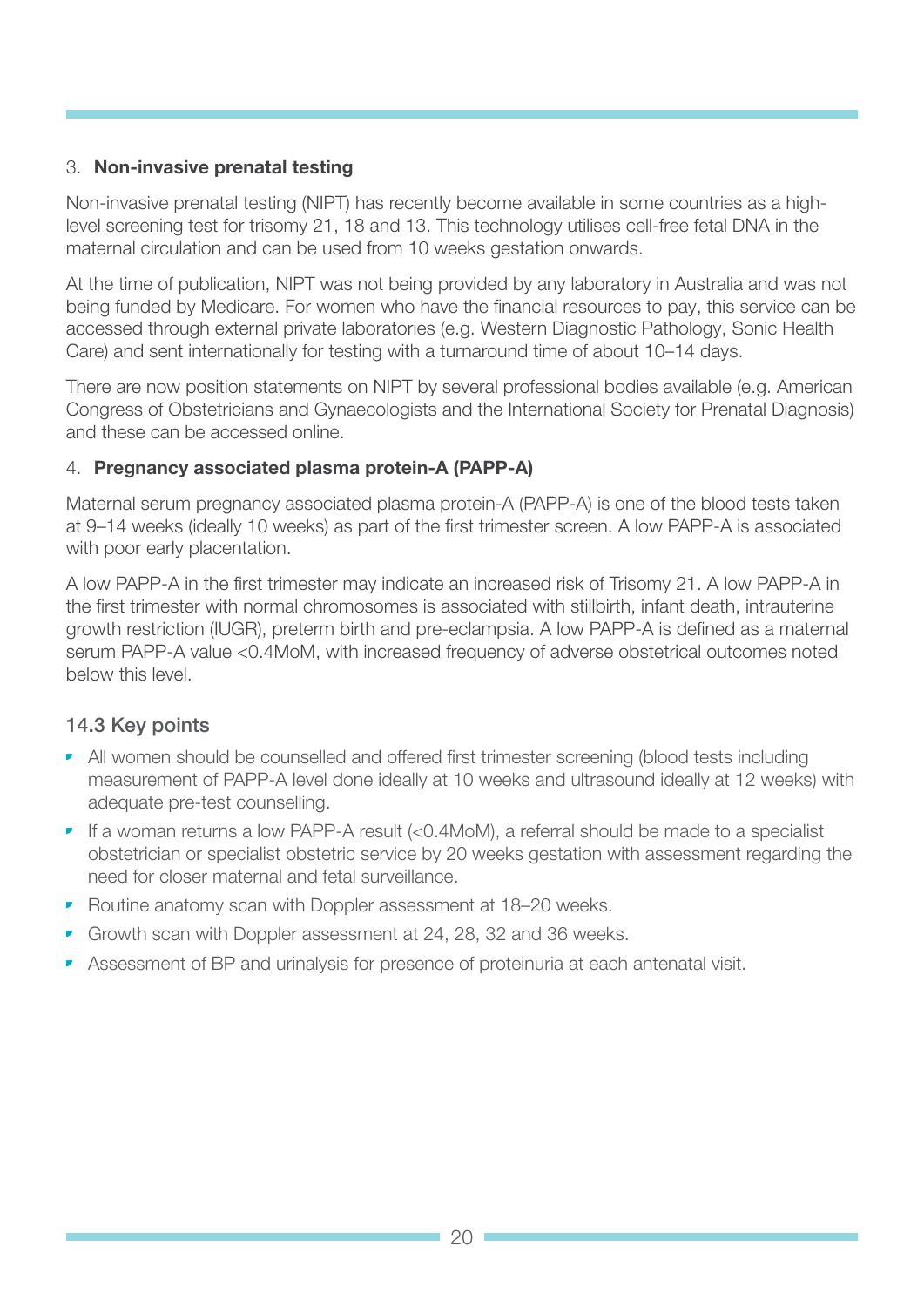# <span id="page-20-0"></span>15.0 Screening for Neural Tube Defects

### 15.1 Overview

This can be done as part of the maternal serum screening test at 15 to 17 weeks or by testing Maternal serum alpha –fetoprotein (MSAFP) alone at 15 to 17 weeks. If the screening test shows the pregnancy to be at increased risk for an open neural tube defect (MSAFP >2.5 MoM), referral for a targeted fetal ultrasound examination is indicated. This is a technically demanding ultrasound examination and should be conducted by practitioners with expertise in fetal ultrasound.

#### Who should be offered MSAFP testing?

- 1. Women considered at high risk for having a fetus with an open neural tube defect. This includes women with an open neural tube defect themselves, women who have had a previous pregnancy with an open neural tube defect, women taking anticonvulsant medication and women with Diabetes Mellitus who have poor peri-conceptual control (HbA1C >8.5%).
- 2. Morbidly obese women, in whom fetal ultrasound imaging quality is compromised, should also be offered MSAFP to potentially improve detection rates of severe structural fetal anomalies.

### 15.2 Fetal morphology ultrasound

Fetal anatomy ultrasounds are the recommended screening test for fetal structural anomalies and placental localisation. It is offered to all women between 18 and 20 weeks gestation (ideally 19 weeks).

As the FSH booking visit for low risk patients is done at 17–18 weeks gestation, general practitioners are requested to arrange this ultrasound externally prior to the booking visit and women should get the ultrasound done shortly after this appointment.

If ultrasounds are booked at FSH, this needs to be arranged 2–3 weeks in advance. Please take the referral to the Ultrasound Department and an appointment letter will be sent to the patient. Any queries should be directed to the Ultrasound Department on 6152 4924.

### 15.3 Rural patients

FSH will endeavour to coordinate an ultrasound with a woman's antenatal clinic appointment if this is pre-arranged, either the day before the antenatal clinic appointment or early in the morning on the day of the appointment.

### 15.4 High risk pregnancies

If there is a history of a previous fetal anomaly, recurrent pregnancy loss, abnormal screening results, multiple gestation or morbid obesity, ultrasounds for these women may be booked at FSH or KEMH (MFM) depending on the condition identified in the current pregnancy.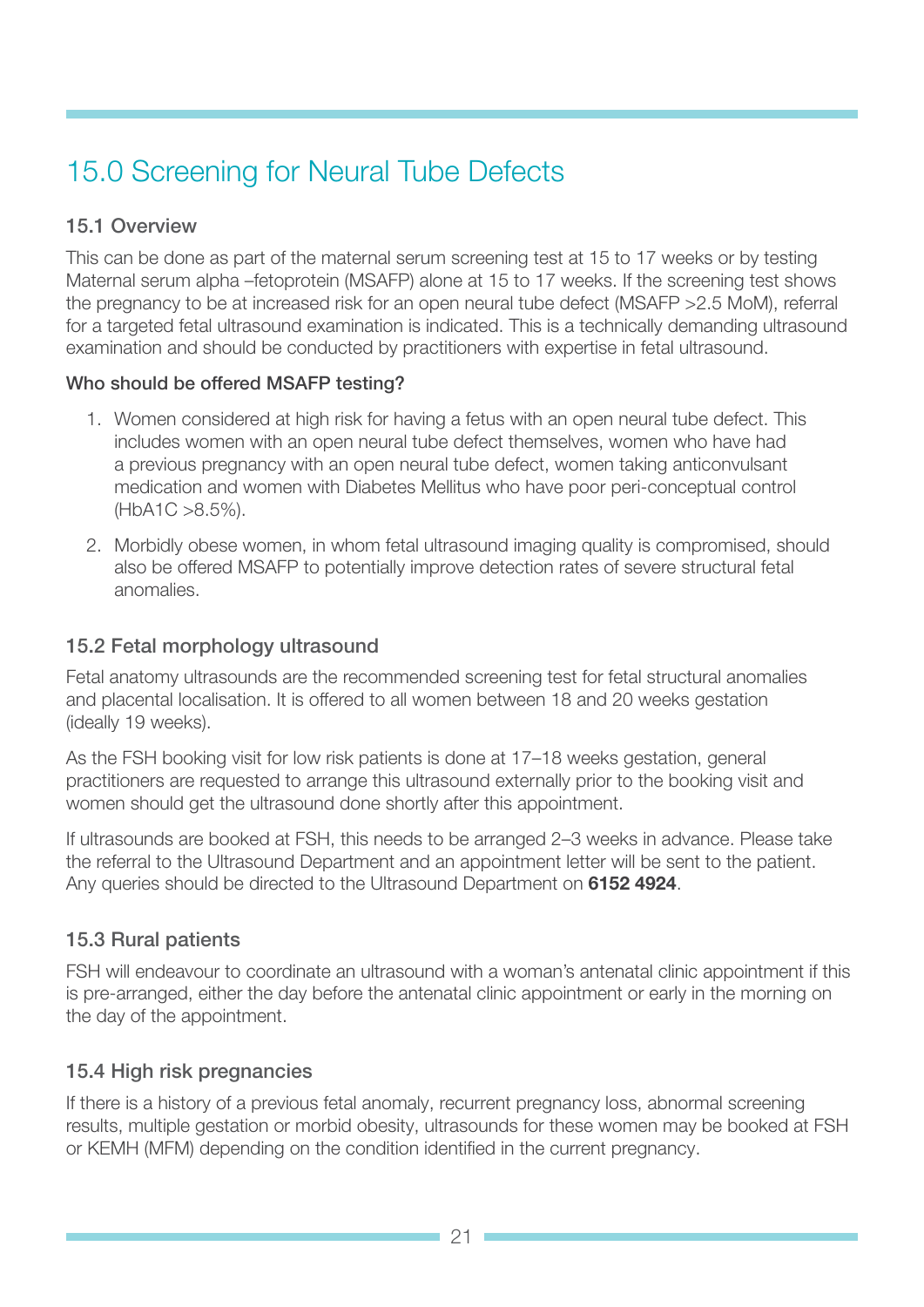# 16.0 Screening for haemoglobinopathies

### 16.1 Guidelines for investigation of patients at risk of a haemoglobinopathy

Haemoglobinopathies are autosomal recessive disorders which imply that they must be inherited through both parents who may have the disorder themselves, or be carriers. Normal haemoglobin contains a haem molecule that combines with four globin chains; two are classified as alpha and two as beta chains.

Thalassaemia results from decreased synthesis of the globin chains in adult haemoglobin. It is classified as alpha ( $\alpha$ -thalassaemia when there is absent or decreased  $\alpha$ -chain synthesis, or beta (β)-thalassaemia when there is absent or decreased β-chain synthesis.

Sickle cell disease occurs when the structure of the beta globin chain is abnormal. Defective genes produce abnormal haemoglobin beta chains resulting in Haemoglobin S (HbS). Sickle cell disease (HbSS) occurs when abnormal genes are inherited from both parents. A sickle cell trait is when a person inherits only one sickle cell gene and does not have disease.

| Haemoglobinopathy                                           | <b>Gene inheritance</b>             | <b>Effect</b>                                                                                      |
|-------------------------------------------------------------|-------------------------------------|----------------------------------------------------------------------------------------------------|
| Alpha thalassaemia minor or<br>$\alpha$ -thalassaemia trait | One or two defective $\alpha$ genes | Asymptomatic normally. May have mild<br>anaemia.                                                   |
| Beta thalassaemia minor or<br>$\beta$ -thalassaemia trait.  | One defective $\beta$ gene          | Asymptomatic normally. May have mild<br>anaemia.                                                   |
| <b>HbH Disease</b>                                          | Three defective $\beta$ genes       | Ranges from asymptomatic to requiring regular<br>blood transfusion.                                |
| Alpha thalassaemia major                                    | Four defective $\alpha$ genes       | Bart's disease / Hydrops fetalis                                                                   |
| Beta thalassaemia major                                     | Two defective $\beta$ genes         | Severe anaemia. Require frequent blood<br>transfusions. May result in death in early<br>childhood. |
| <b>Sickle Cell trait</b>                                    | One defective $\beta$ gene          | Asymptomatic.                                                                                      |
| <b>Sickle Cell Disease</b>                                  | Two defective $\beta$ genes         | Spontaneous abortion.<br>Pre-term birth, intra-uterine growth restriction,<br>perinatal death.     |

#### Table 9: Effect of Haemoglobinopathies

### **Screening**

- The aim of screening (or carrier testing) is to identify carriers of haemoglobin disorders in order to assess the risk of a couple having a severely affected child and to provide information on the options available to manage their risk.
- Ideally, high risk individuals are offered pre-conception testing.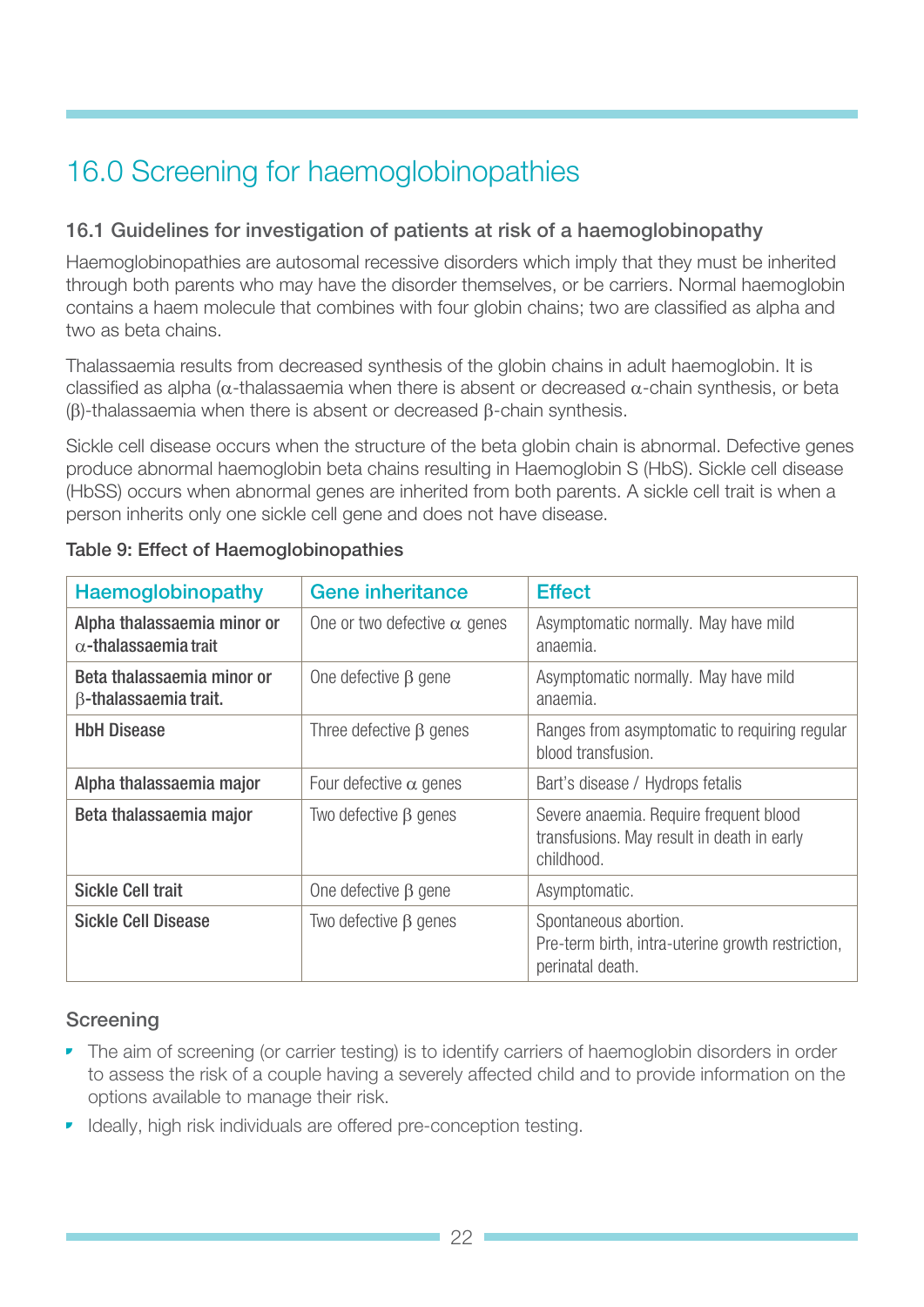- In the antenatal setting, time is important. Early (first trimester) screening is recommended since it can be difficult to achieve antenatal screening and fetal diagnosis within a suitable timeline if the couple is unaware of the risk.
- Diagnosis of the haemoglobin disorders requires combined assessment of the FBP, iron status and Haemoglobin HPLC (High performance liquid chromatography). See algorithm below.
- Where a woman is pregnant and a carrier, organise partner testing and refer to the FSH antenatal clinic.
- If results show there is no risk of significant haemoglobinopathy to the offspring of the couple, the woman will be referred back to the GP to organise local antenatal care and birth at her local hospital. This may occur without a face-to-face consultation with the woman.
- Genetic counselling is available from Genetic Services of Western Australia 9340 1525 for couples if both partners are carriers.

#### Risk for haemoglobinopathy 1. Ethnic background **•** Africa including American or Carribbean • Asian • Mediteranean • Pacific Islander • Middle Eastern • New Zealand Maori 2. Family history of haemoglobinopathies Treat iron deficiency if present Normal: no further action Low Normal Hb Studies\* (HPLC)  $MCV < 80$ MVH <27 FBP Iron Studies Hb Studies (HLPC) High risk FBP Iron studies Low risk

# 16.2 Investigations of patients for Haemoglobinopathy

Possible/ confirmed Hb variant or Thalassaemia trait: Refer to antenatal clinic – Fax 6152 9762 Midwifery Manager – Phone 6152 9416 Expedite partner testing if patient is confirmed as a carrier.

\*Hb studies can be requested as an add-on to the FBP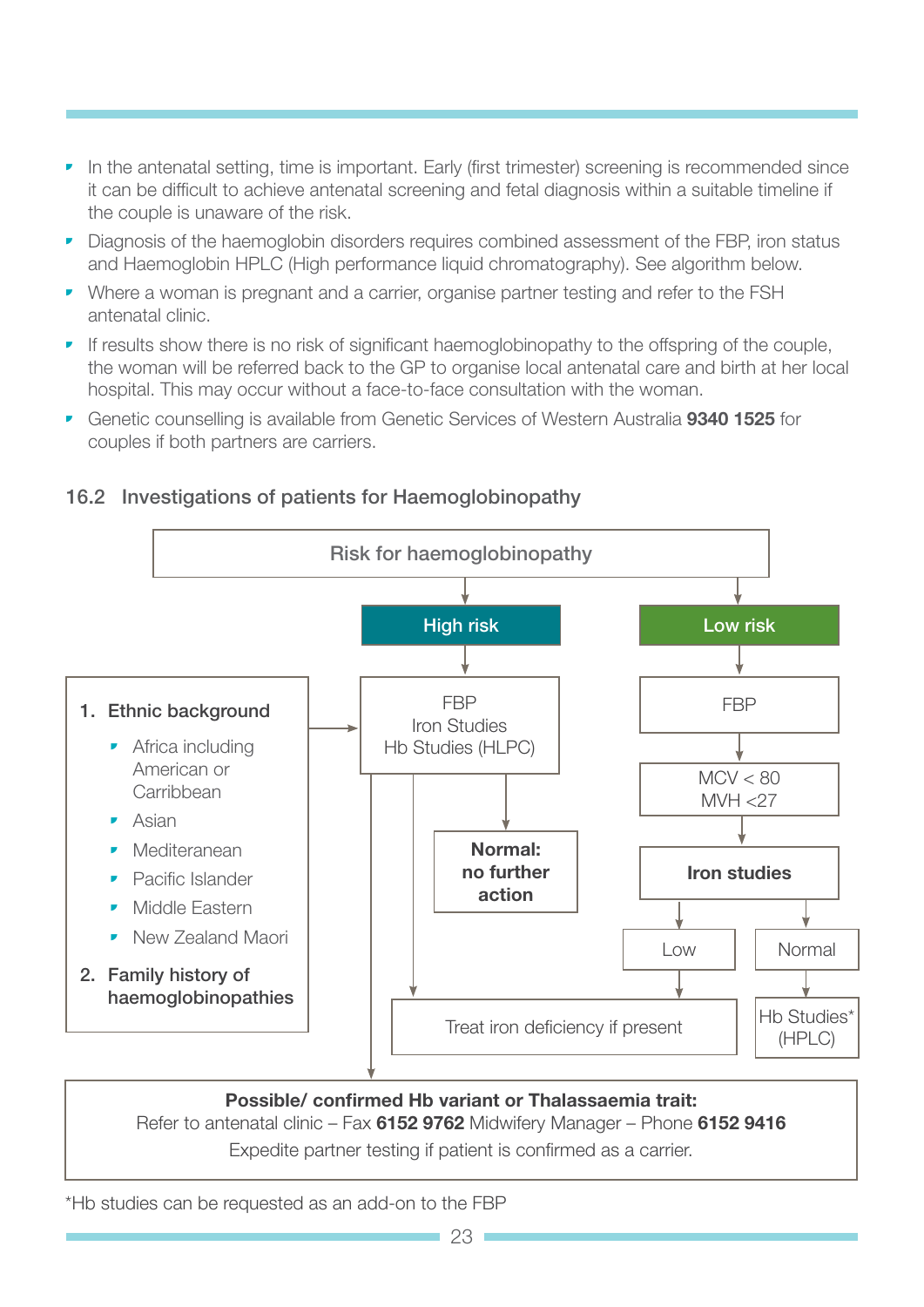# <span id="page-23-0"></span>16.3 Use of anti-D in pregnancy

It is recommended that anti-D (625 IU) be given to all rhesus negative, antibody negative women at 28 and 34 weeks gestation. These women will therefore need to be seen at 28 weeks and 34 weeks. Anti-D is also given to these women at FSH after the birth of their baby if the baby is rhesus positive. A blood test for blood group and antibodies needs to performed prior to administering the 28 week dose of anti-D.

It is recommended that anti-D be given to all rhesus negative, antibody negative women if there is risk of fetal-maternal transfusion of blood.

Anti-D should be given within 96 hours of the onset of bleeding (the earlier the better). The dose is as follows:

First trimester - 250 IU (minidose vial).

Indications are threatened or inevitable miscarriage, termination of pregnancy, chorionic villus sampling and ectopic pregnancy.

Note: For a multiple pregnancy give 625 IU.

### Second and third trimester, postnatally – 625 IU (full dose vial).

Indications are at 28 weeks, 34 weeks, postnatally (if baby is rhesus positive) and episodes when a fetal-maternal haemorrhage may occur such as amniocentesis, external cephalic version, antepartum haemorrhage or abdominal trauma.

Note: For second and third trimester, a Kleihauer test should be performed.

(1–24 hours after the bleeding or sensitising event) so additional anti-D may be given if required.

### How to obtain anti-D

FSH prefers women in the metropolitan area, who have a small early pregnancy bleed or minor antepartum haemorrhage and do not need a tertiary assessment, to see their GP for anti-D. This is usually more convenient as women who are referred to the Emergency Department at FSH for anti-D may have to wait a few hours during business hours while paperwork is completed, and blood group and antibody testing is performed (even if grouping has already been performed by a private laboratory).

After business hours, women may experience a longer delay.

Metropolitan GPs may obtain anti-D from the Red Cross by phoning (08) 9325 3030 anytime with patient details. Delivery is at the patient's expense. Patients or relatives may pick up GP orders from the Red Cross. Anti-D itself is free of charge. GPs who undertake ongoing antenatal shared care are able to obtain a small quantity of anti-D from the Red Cross to keep in their practice.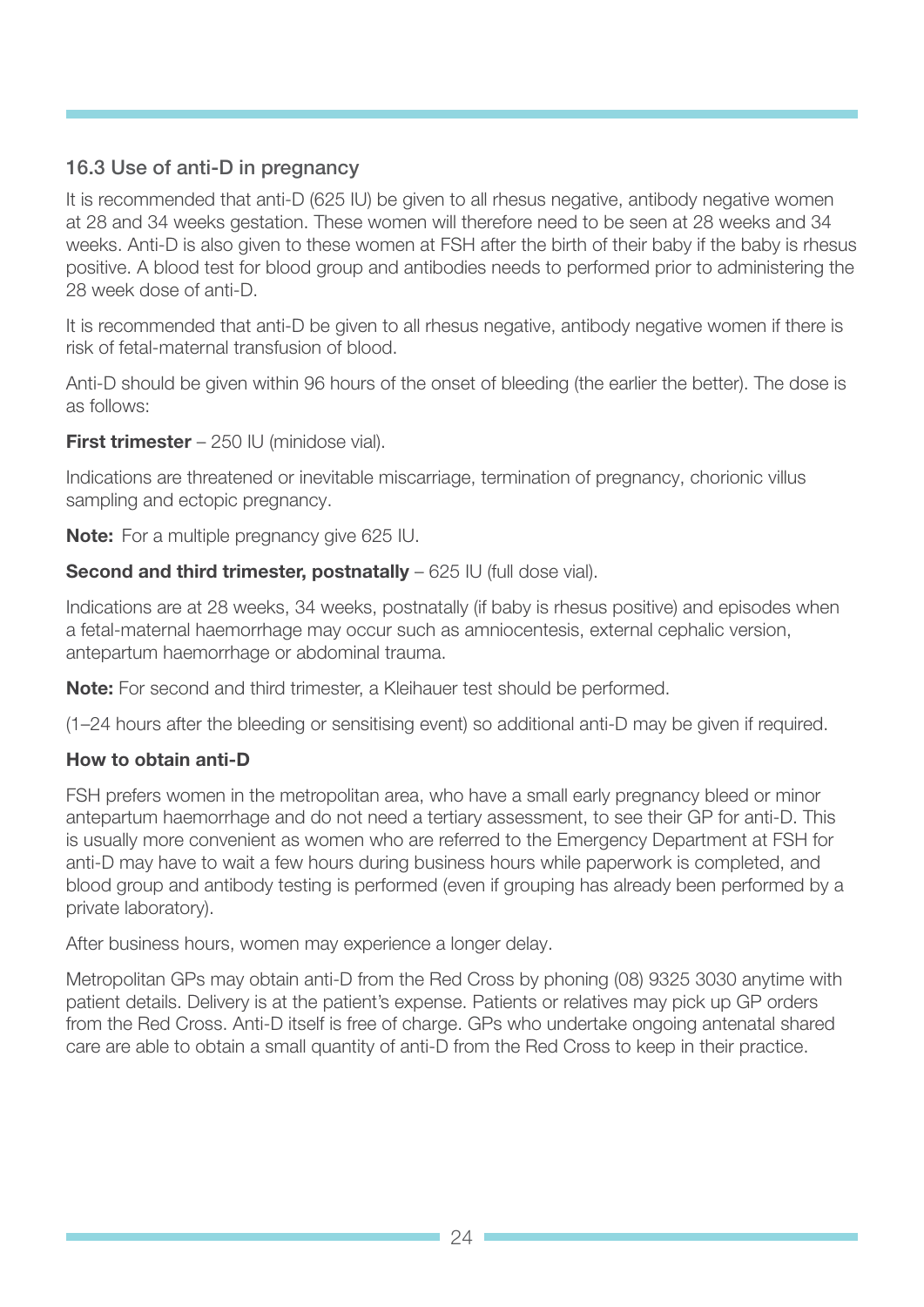Certain private pathology laboratories are able to provide anti-D for patients in addition to performing antibody screening. Some laboratories will courier the anti-D to your GP surgery or may even be able to administer the anti-D to the patient. The following laboratories are able to provide anti-D:

- St John of God Pathology
	- Hollywood: 9346 7102
	- Murdoch: 9366 1750
	- Subjaco: 9382 6690
- Western Diagnostics Pathology Myaree: 9317 0863
- Clinipath West Perth: 9476 5222

A phone call to your laboratory will ascertain whether they stock anti-D and/or administer it. Regional hospitals usually keep a small stock of anti-D.

### 16.4 Record keeping

Anti-D is a blood product and must be traceable. GPs must keep a register of patients who are given anti-D and the batch number they receive. This register must be kept in a central location, not in the individual patient notes.

GPs may download an [anti-D register](http://www.health.sa.gov.au/bloodsafe/Default.aspx?tabid=54).

#### 16.5 Pathology request forms

When requesting blood testing for blood group and antibody screening, the request form should include the following information: current gestation, number and gestation of previous pregnancies, history of blood transfusions, any previous antibodies detected and dates of anti-D prophylaxis.

# 17.0 MFAU – Maternal Fetal Assessment Unit

#### 17.1 Overview

The staff in the Maternal Fetal Assessment Unit (MFAU) assess women who develop complications after 20 weeks gestation including (but not limited to): hypertension, possible premature rupture of membranes, reduced fetal movements, threatened premature labour, antepartum haemorrhage, urinary tract infections and concerns about fetal growth and wellbeing.

The unit is open 24 hours a day.

Phone: 6152 4301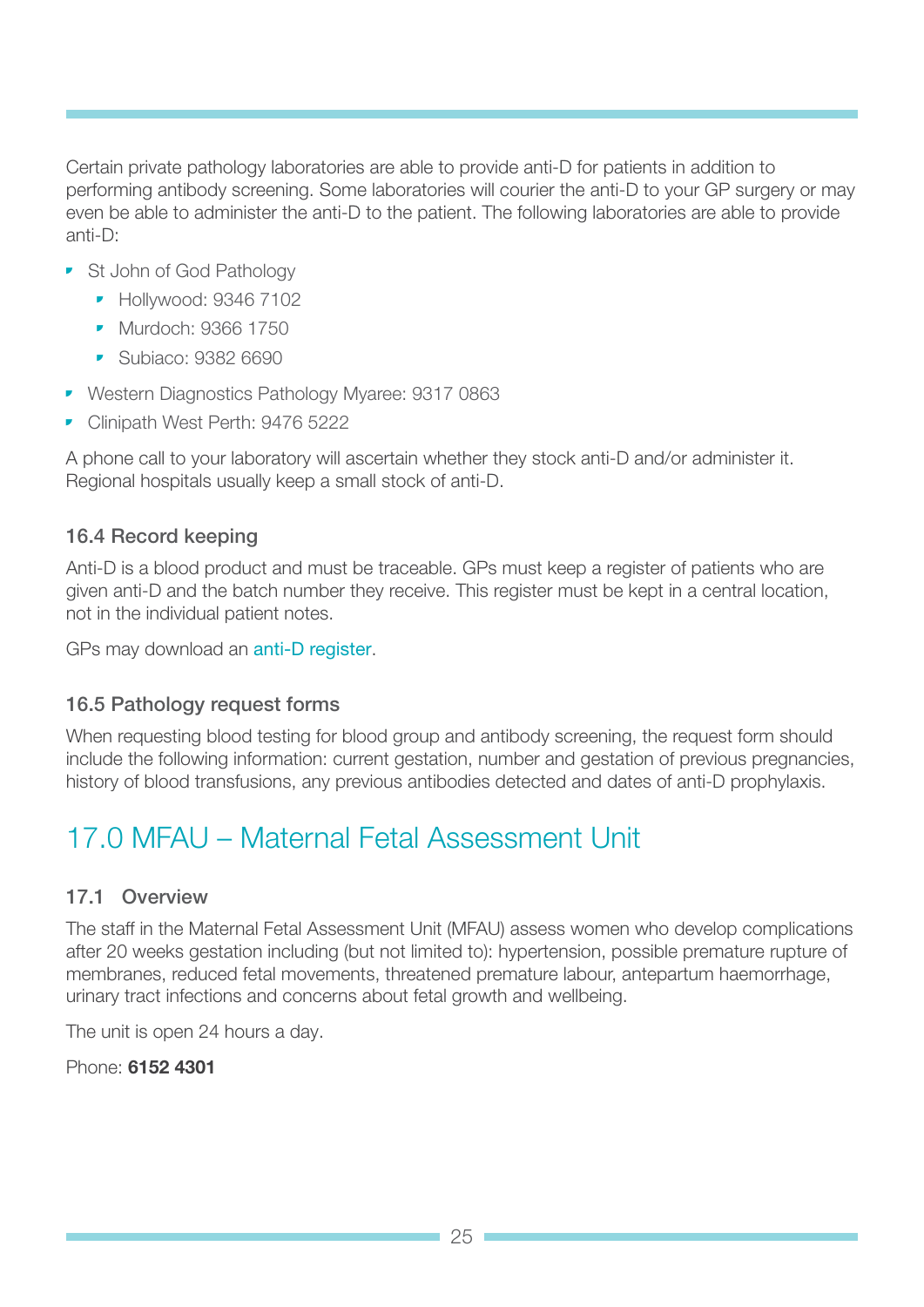# <span id="page-25-0"></span>18.0 Perinatal mental health and alcohol and drug services

There are clinical services at FSH that provide perinatal mental health and alcohol and drug care and advice. This service is only available for women with FSH catchment postcodes. Please send an early referral as per agreed process and they will be triaged as to their suitability. The schedule of visits may be modified to ensure their usual health care provider continues to provide cater throughout the pregnancy.

#### All other women not in the FSH postcode catchment need to be referred to the Women and Newborn Drug and Alcohol Service (WANDAS) and Childbirth and Mental Illness (CAMI) services at KEMH.

Perinatal Mental Health provides psychiatric, psychological and mental health nursing services social work to FSH patients and consultancy to staff in relation to patients' mental health care. Patients referred from medical specialists, clinics, wards of the hospital and the community are offered responsive triage, assessment, management, referral and treatment services as appropriate to their presenting mental health issues. Psychiatry staff are happy to be contacted by GPs who require clinical advice and the perinatal mental health liaison nurses can assist with procedural issues and making appointments. The department can be contacted via the help desk: 6152 2222.

The Edinburgh Postnatal Depression Score (see page 37) is recognised as a very valuable screening test for possible depression, both in pregnancy and the postnatal period. It is recommended that scoring is undertaken at least once in early pregnancy and again at around 32 weeks. However, the scale can be used at any stage of the pregnancy and/or the postnatal period.

Ask the woman to mark the response that most accurately reflects how she has felt in the last seven days for each of the questions. The scoring is from zero to three except in the questions marked with an \* where the scoring is reversed, i.e. three to zero. Add all of the scores together.

If the woman scores higher than zero in the last question or has a total score of 12 or above assess her clinically for depressive illness. If the score is 9, 10 or 11, she is at increased risk for mood disorder and should be monitored closely.

# 19.0 Postnatal complications

# 19.1 Post-partum haemorrhage (PPH)

Traditionally PPH has been defined as a blood loss of 500ml or more during puerperium and severe PPH as a blood loss of 1000ml or more. Post-partum haemorrhage can also be classified as primary (within 24 hours of delivery) and secondary (between 24 hours and six weeks postpartum).

Women who experience a major primary post-partum haemorrhage may require one or more of the following interventions:

- Urgent transfer to theatre for investigation / management
- Urgent return to theatre for investigation / management
- Placement of Bakri tamponade balloon or similar
- **Laparotomy**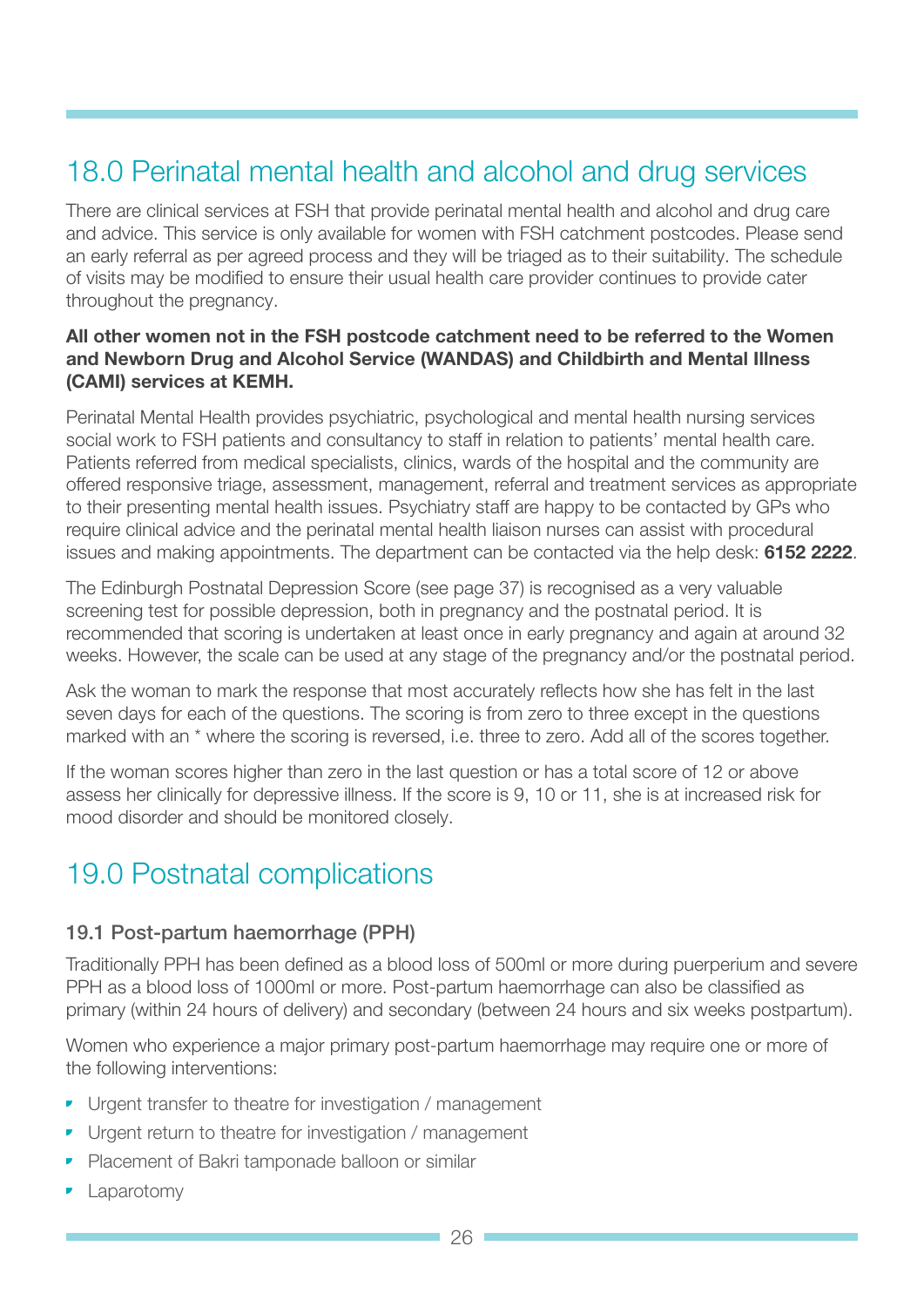- Insertion of uterine compression suture (B-Lynch suture or similar)
- **•** Uterine artery ligation
- Internal iliac artery ligation
- **•** Arterial embolisation
- **•** Hysterectomy.

# 19.2 Recommended GP follow up for major post-partum haemorrhage

#### Anaemia / Iron deficiency

Many women who experience a major post-partum haemorrhage receive packed cells while an inpatient. Packed cells have a shorter half-life than a patient's own red blood cells and thus, the patient may experience a fall in Haemoglobin (Hb) on discharge. Women are likely to be discharged on oral iron supplementation to counter this. Iron supplementation three times daily should result in a 2g/dL increase in Hb over 3 weeks if taken and absorbed properly. FSH has the capacity to ensure all women meeting the criteria for an iron infusion in the Antenatal or postpartum period can be accommodated in the Day Medical Procedure Unit (DMPU).

A check of Hb at 4 weeks is helpful to determine if your patient requires further iron supplementation (possibly parenteral) or rarely, a packed cell transfusion.

#### **Debriefing**

Prior to discharge, a woman who has experienced a major post-partum haemorrhage, and if possible their support person, should have been debriefed by a senior member of her treating team regarding her delivery and post-partum haemorrhage management.

Post-partum haemorrhage can occur very quickly and may involve a sudden requirement for transfer to an operating theatre, a general anaesthetic, being parted from a newborn infant and in severe cases being asked to consent to a hysterectomy. For many women it is not until they leave hospital that questions and concerns regarding what was occurring at this time emerge.

It is important that any issues are addressed promptly as postnatal depression and rarely posttraumatic stress disorder have been seen in women following major PPH. If you feel your patient requires further debriefing or discussion please contact the treating team at FSH who will organise a time to see her.

#### Implications for future pregnancies

Post-partum haemorrhage has up to a 10 per cent recurrence rate. Your patient's history should be made aware to any obstetrician or obstetric unit you refer her to. Maintaining an adequate antepartum Hb and active management of the third stage of labour would be recommended in future pregnancies.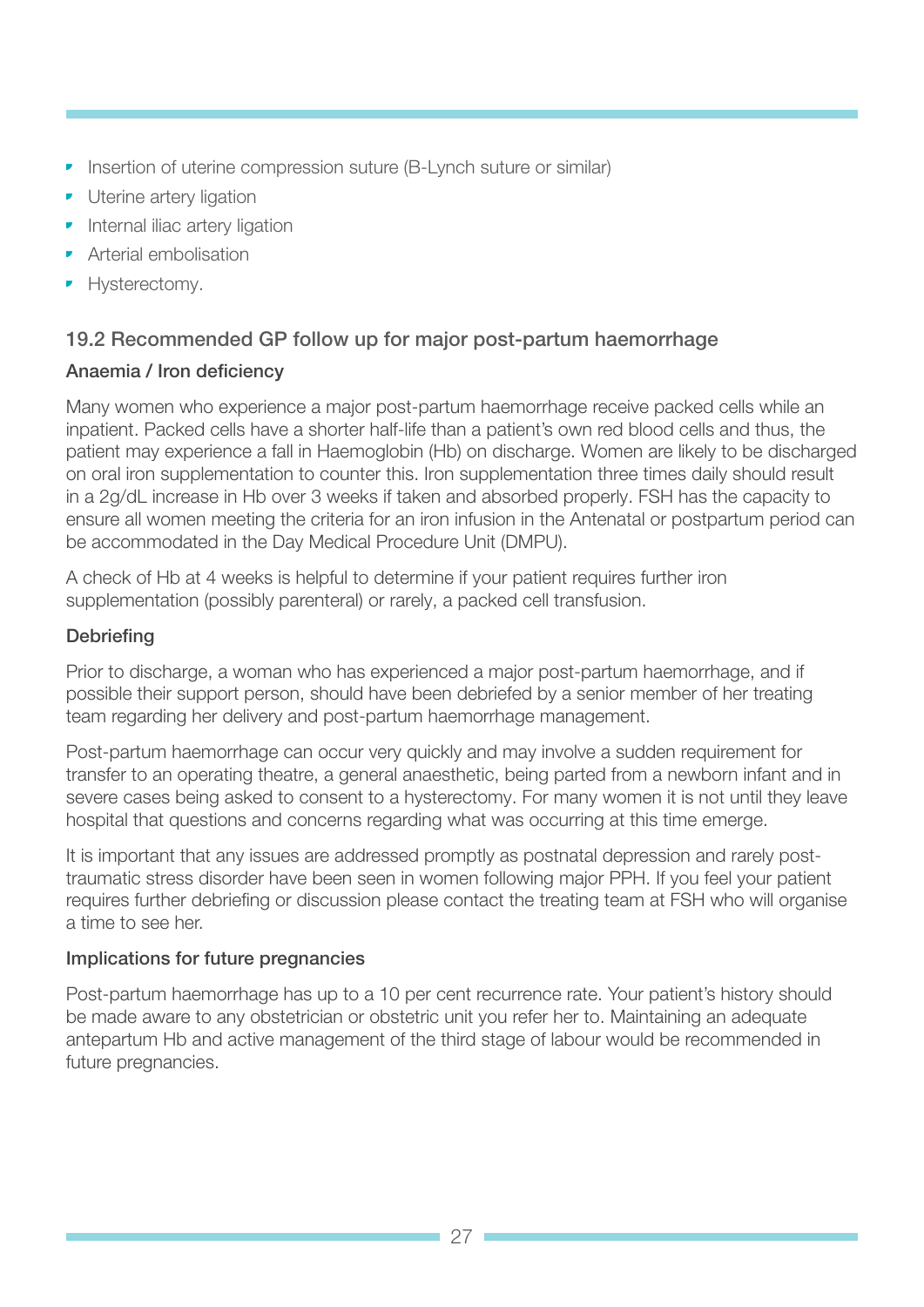#### Rare complications

- **Asherman's syndrome**, intra-uterine adhesions caused by endometrial damage from curettage, is a rare complication following PPH. Infertility is the most common clinical presentation but patient's may also present with hypomenorrhoea or amenorrhoea, cyclical pelvic pain or recurrent pregnancy loss. If Asherman's syndrome is suspected the patient should be referred to a gynaecologist for a hysteroscopy.
- Sheehan's syndrome, infarction of the pituitary gland after PPH resulting in hypopituitarism, occurs in the setting of severe hypotension complicating PPH. Severe cases present in the first few days to weeks post-partum with lethargy, anorexia, loss of weight and an inability to lactate. Less severe cases may not present for many weeks to months and involve an inability to lactate, failure to resume menses and a loss of pubic hair. Mild fatigue, anorexia and weight loss can also occur in less severe cases. On investigation growth hormone, prolactin, gonadotrophin and thyroid stimulating hormone levels are all deficient. Patients should be referred to an endocrinologist for further management.

### 18.3 Pre-eclampsia

#### Recommended GP follow up for pre-eclampsia

- Early return to GP around two weeks post discharge
- Wean hypertensive medication if still on them
- Regular blood pressure checks for three months
- If still hypertensive at three months postpartum, there is likely to be underlying hypertension. Investigate for the cause
- All patients with early pre-eclampsia should be screened for antiphospholipid syndrome and be referred for obstetric physician review at three months postpartum
- **•** Recurrence risk
	- **early onset pre-eclampsia**  $(<34$  weeks): recurrence rate  $25-65%$  (more likely if underlying thrombophilia, connective tissue disease or renal problems)
	- **late onset pre-eclampsia**  $(>34$  weeks): recurrence rate  $5-7\%$
- Severity of disease is lower with subsequent pregnancies

#### If women have a history of pre-eclampsia and are considering a subsequent pregnancy:

- Preconception counselling is helpful
- Preconception referral (or early referral in pregnancy) if she is likely to have a high risk of recurrence and/or she has underlying disease
- Identify the 'hidden' pre-eclampsia intra-uterine growth restriction in the first pregnancy
- In the next pregnancy
- Always record a first trimester blood pressure for comparison (blood pressure routinely drops in the second trimester)
- Start calcium supplement (1.5gm calcium) and low dose aspirin (100 mg) in the first trimester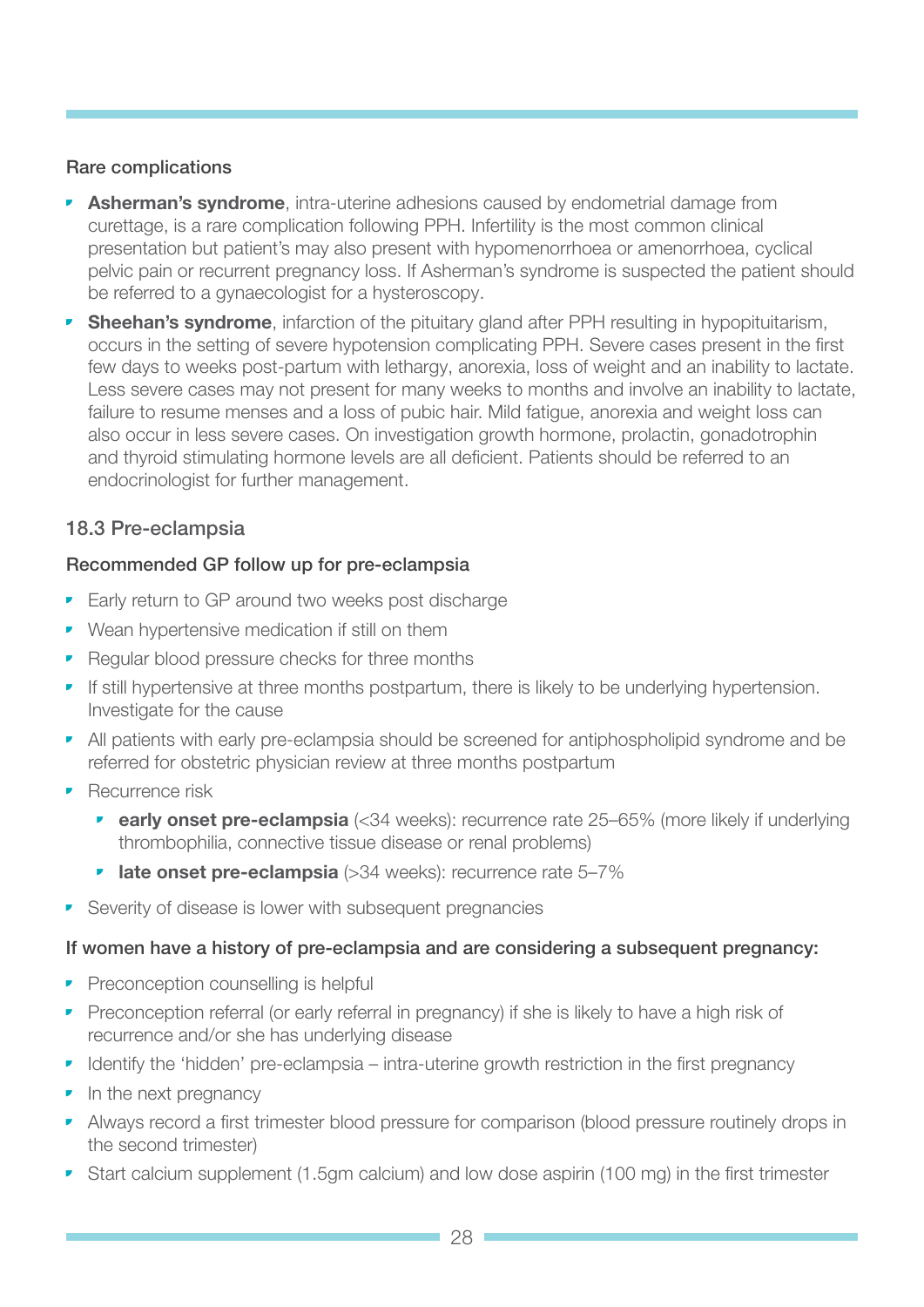- <span id="page-28-0"></span>• Low PAPP-A on the first trimester screen is associated with an increased risk of pre-eclampsia
- Monitor more closely in late second and third trimesters
- Consider serial scans for intra-uterine growth restriction
- Cease aspirin at 36 weeks.

# 20.0 Quality initiatives, continuous professional development, governance and peer review

- All GPs who participate in Antenatal Share care will be invited to participate in the monthly Peer Review meetings.
- Clinical Review meetings are held monthly and if a woman has participated in the GP share care program and is being presented at the Clinical Review meeting the GP will be formally invited to participate.
- All GPs who participate in the GP share care arrangement will be invited to the medical education sessions relevant to obstetrics.
- All clinical incidents will be reported via the Datix reporting system
- All local lessons learnt will be distributed to the GP involved in the share care arrangement.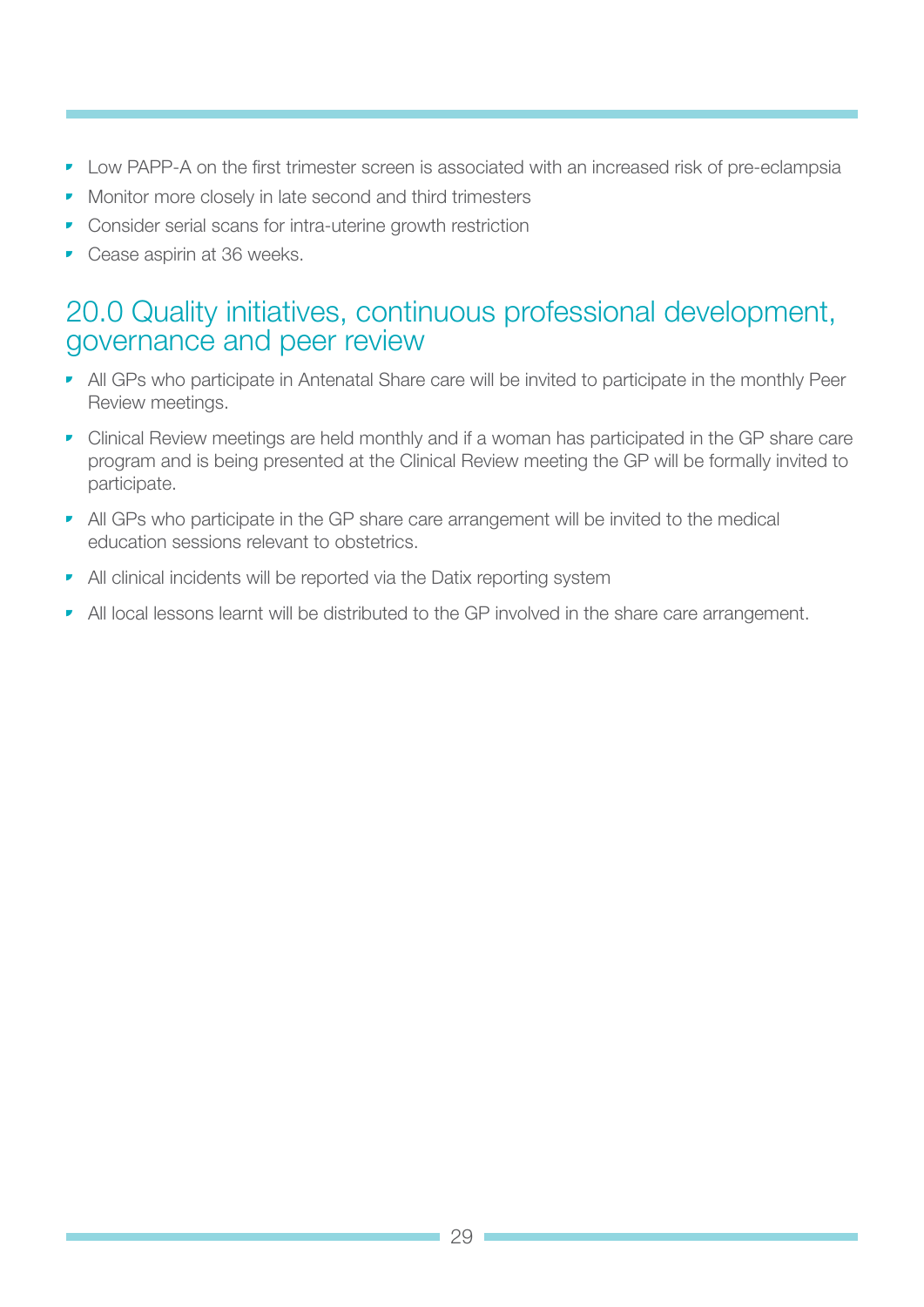# <span id="page-29-0"></span>Appendix 1 – Edinburgh Postnatal Depression Scale (EPDS)

Ask the woman to mark the response that most accurately reflects how she has felt in the last seven days for each of the questions.

#### The scoring is from 0–3 except in the questions marked with an \* where the scoring is reversed, i.e. 3–0. Add all of the scores together.

Note: The new National Women-Held Pregnancy Record EPDS does not include scoring for individual questions.

| In the past 7 days                                               |                                | <b>First</b><br>visit | 32<br>weeks |
|------------------------------------------------------------------|--------------------------------|-----------------------|-------------|
| I have been able to laugh<br>and see the funny side of<br>things | As much as I could             |                       |             |
|                                                                  | Not quite so much now          |                       |             |
|                                                                  | Definitely not so much now     |                       |             |
|                                                                  | Not at all                     |                       |             |
| I have looked forward<br>with enjoyment to things                | As much as I always did        |                       |             |
|                                                                  | Rather less than I used to     |                       |             |
|                                                                  | Definitely less than I used to |                       |             |
|                                                                  | Hardly at all                  |                       |             |
| I have blamed myself                                             | Yes, most of the time          |                       |             |
| unnecessarily when<br>things go wrong*                           | Yes, some of the time          |                       |             |
|                                                                  | Not very often                 |                       |             |
|                                                                  | No never                       |                       |             |
| I have been anxious<br>or worried for no good<br>reason          | No, not at all                 |                       |             |
|                                                                  | Hardly ever                    |                       |             |
|                                                                  | Yes, sometimes                 |                       |             |
|                                                                  | Yes, very often                |                       |             |
| I have felt scared or<br>panicky for no good<br>reason*          | Yes, quite a lot               |                       |             |
|                                                                  | Yes, sometimes                 |                       |             |
|                                                                  | No, not much                   |                       |             |
|                                                                  | No, not at all                 |                       |             |

٦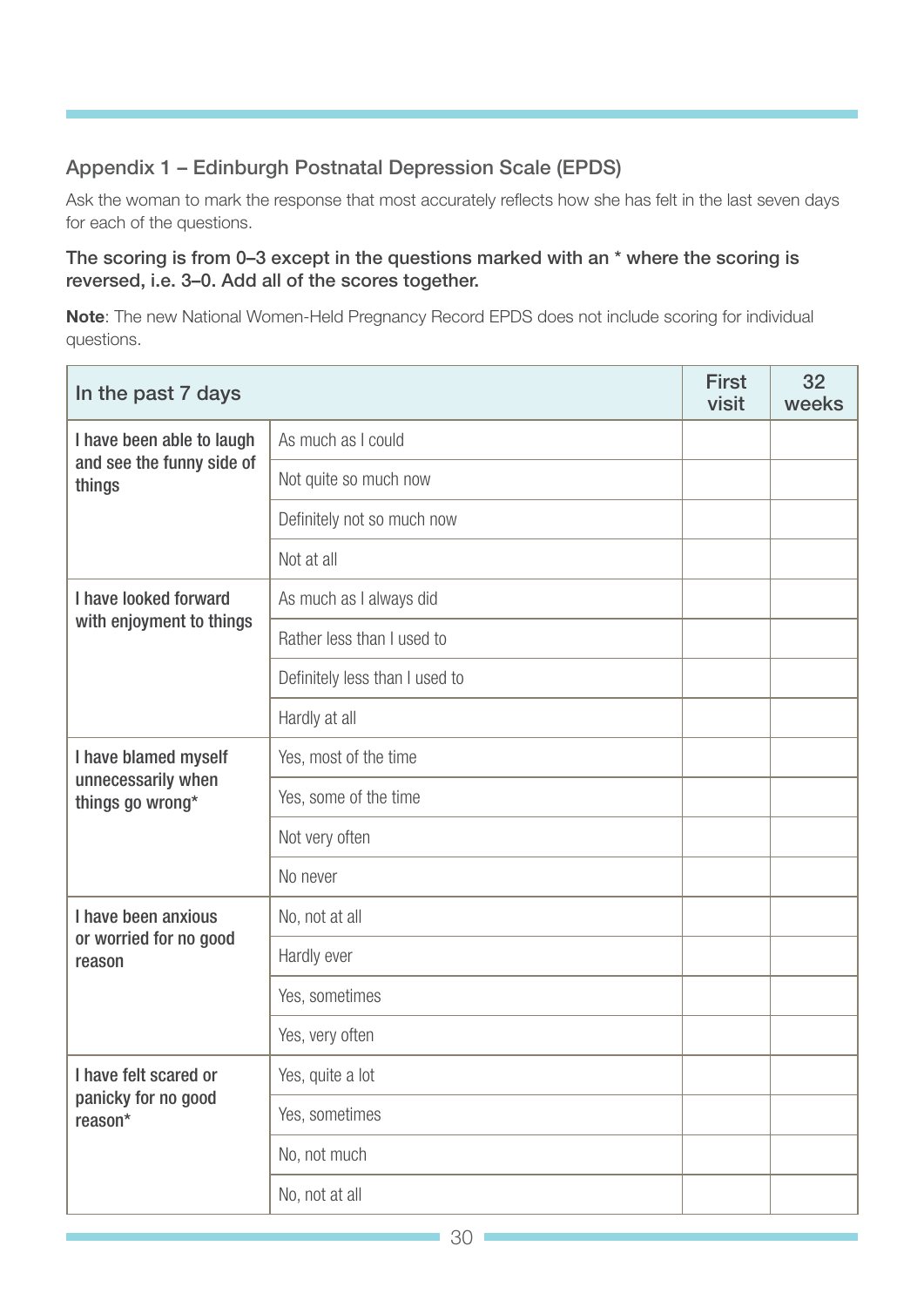| Things have been getting                                          | Yes, most of the time I haven't been able to cope at all |  |
|-------------------------------------------------------------------|----------------------------------------------------------|--|
| on top of me*                                                     | Yes, sometimes I haven't been coping as well as usual    |  |
|                                                                   | No, most of the time I have coped                        |  |
|                                                                   | No, I have been coping as well as ever                   |  |
| I have been so unhappy<br>that I have had difficulty<br>sleeping* | Yes, most of the time                                    |  |
|                                                                   | Yes, sometimes                                           |  |
|                                                                   | Not very often                                           |  |
|                                                                   | No, not at all                                           |  |
| I have felt sad or<br>miserable*                                  | Yes, most of the time                                    |  |
|                                                                   | Yes, quite often                                         |  |
|                                                                   | Not very often                                           |  |
|                                                                   | No, not at all                                           |  |
| I have been so unhappy<br>that I have been crying*                | Yes most of the time                                     |  |
|                                                                   | Yes, quite often                                         |  |
|                                                                   | Only occasionally                                        |  |
|                                                                   | No, not at all                                           |  |
| The thought of harming<br>myself has occurred to<br>$me*$         | Yes, quite often                                         |  |
|                                                                   | Sometimes                                                |  |
|                                                                   | Hardly ever                                              |  |
|                                                                   | Never                                                    |  |
| <b>TOTAL</b>                                                      |                                                          |  |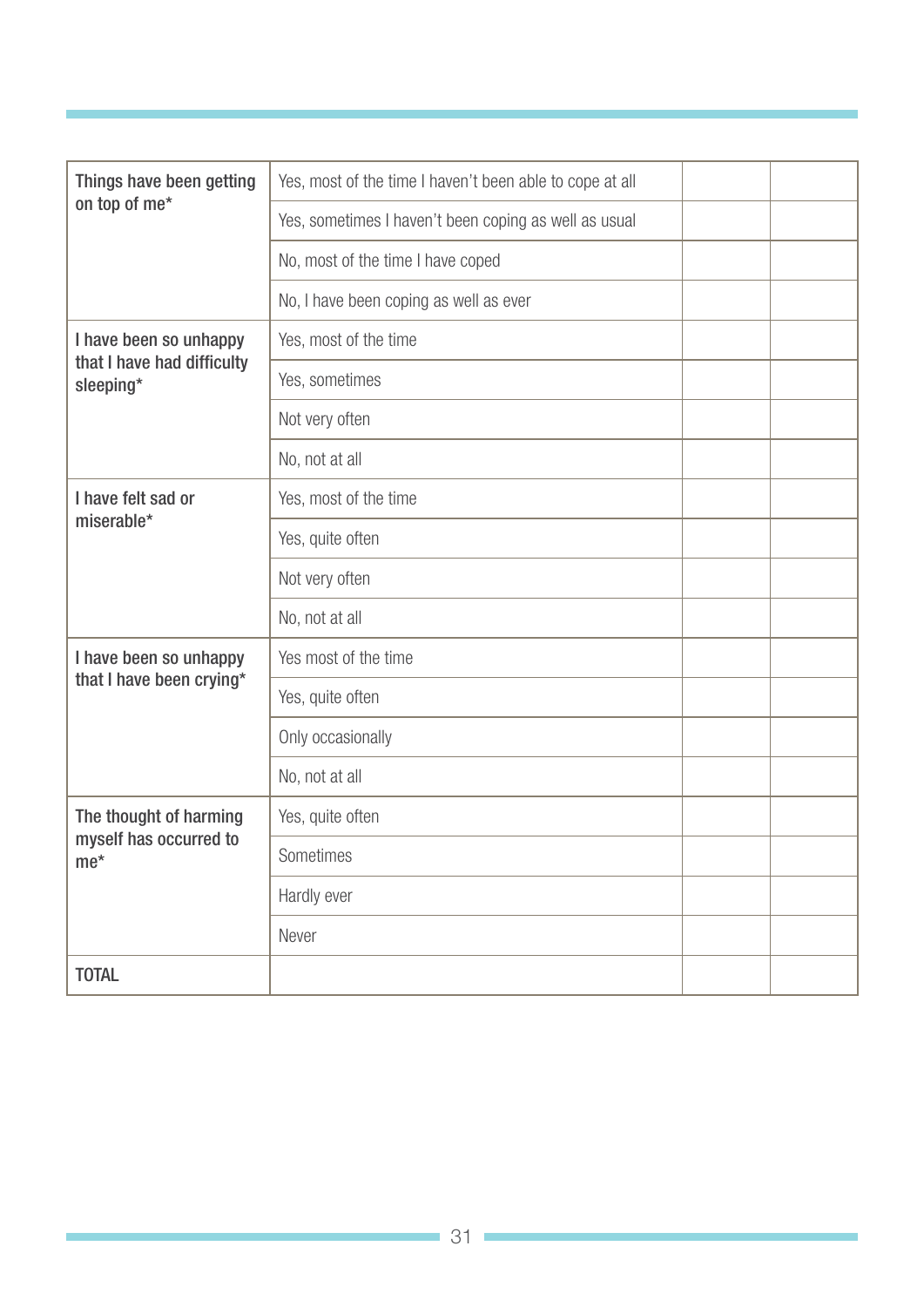# Appendix 2: Care choices provided at FSH

|                                                 | <b>Antenatal Clinics (ANC) - low risk</b>                                                                                                                             |
|-------------------------------------------------|-----------------------------------------------------------------------------------------------------------------------------------------------------------------------|
| <b>Description</b>                              | Midwives provide care for women with low risk pregnancies<br>in the antenatal clinic. These clinics are available during<br>normal clinic hours, Wednesday evenings   |
| <b>Pregnancy care</b>                           | Midwife can provide antenatal care and will refer to medical<br>team if required. Option for shared care with GPs.<br>If home visits required VMS midwife will visit. |
| <b>Planned place of birth</b>                   | FSH Birth Suite (BS)                                                                                                                                                  |
| <b>Care provider during</b><br>labour and birth | <b>BS</b> midwife<br><b>BS</b> medical team                                                                                                                           |
| <b>Care provider following</b><br>the birth     | Postnatal ward midwife Medical team                                                                                                                                   |
| <b>Possible referrals of care</b>               | Nil referrals required                                                                                                                                                |
| <b>Transfer home</b>                            | Vaginal births within 24–48 hours.<br>Caesarean births within 72 hours.                                                                                               |
| <b>Midwifery care at home</b>                   | VMS midwife visits daily until day five.                                                                                                                              |
| <b>Contact number</b>                           | Midwifery Manager (Ambulatory Services) 6152 9416                                                                                                                     |

|                    | <b>Antenatal Clinics (ANC) - high risk</b>                                                                                                                                                                                                                |  |
|--------------------|-----------------------------------------------------------------------------------------------------------------------------------------------------------------------------------------------------------------------------------------------------------|--|
| <b>Description</b> | The ANC has a team of doctors, midwives and other<br>health professionals who care for women who may have<br>pregnancies with a high risk of complication.                                                                                                |  |
|                    | Specific clinics for the following are available:                                                                                                                                                                                                         |  |
|                    | <b>Medical disorders in pregnancy</b> – pregnant women<br>,<br>with complications in pregnancy e.g. Hypertension,<br>heart disease, kidney disease, endocrine other than DIP,<br>Haematological conditions, immunological disorders and<br>Liver disease. |  |
|                    | <b>Diabetes in Pregnancy Service</b> – women with<br>$\overline{\phantom{a}}$<br>pregnancies complicated by gestational diabetes requiring<br>insulin.                                                                                                    |  |
|                    | <b>Karri clinic</b> (complex care women) – Tuesday all day                                                                                                                                                                                                |  |
|                    | Aboriginal maternal health program - Thursday all day                                                                                                                                                                                                     |  |
|                    | <b>Next birth after caesarean section (NBAC)</b> - Tuesday<br>8.00 am to 12 noon                                                                                                                                                                          |  |
|                    | <b>Maternal Fetal Medicine (MFM)</b> – Tuesday 8.00 am to<br>$\overline{\phantom{a}}$<br>12 noon                                                                                                                                                          |  |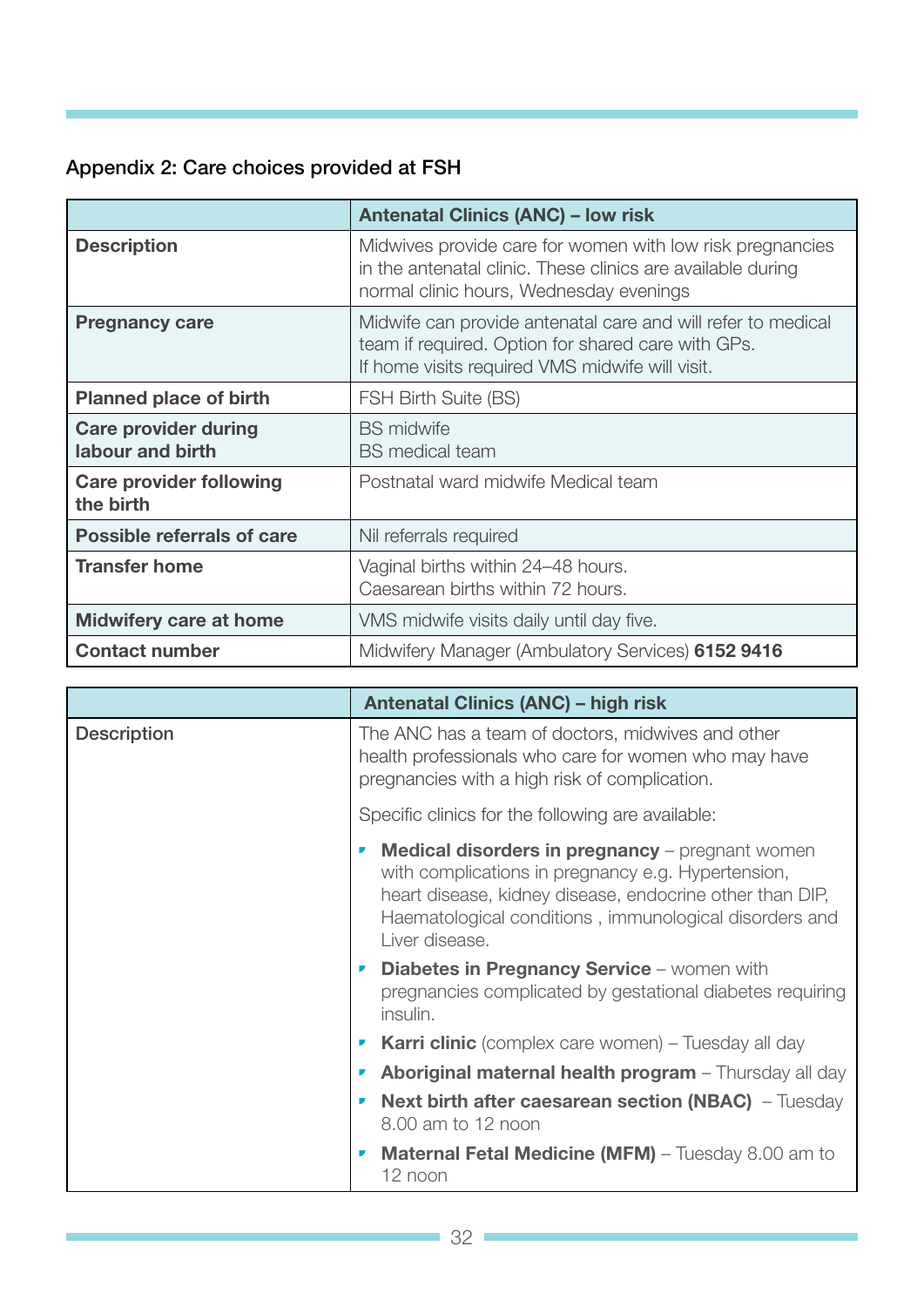<span id="page-32-0"></span>

| <b>Pregnancy care</b>                    | Referral to appropriate medical team at ANC.<br>After seeing the consultant, antenatal care can be provided<br>by the midwife, if the woman requests.<br>Option for shared care with GPs for some appointments. If<br>home visits required VMS midwife will visit. |
|------------------------------------------|--------------------------------------------------------------------------------------------------------------------------------------------------------------------------------------------------------------------------------------------------------------------|
| Planned place of birth                   | <b>FSH Birth Suite (BS)</b>                                                                                                                                                                                                                                        |
| Care provider during labour<br>and birth | <b>BS</b> midwife<br><b>BS</b> medical team                                                                                                                                                                                                                        |
| Care provider following the<br>birth     | Postnatal ward midwife<br>Medical team                                                                                                                                                                                                                             |
| Possible referrals of care               | Nil referrals required                                                                                                                                                                                                                                             |
| Transfer home                            | Vaginal births within 6 -48 hours.<br>Caesarean births within 48–72 hours.                                                                                                                                                                                         |
| Midwifery care at home                   | VMS midwife visits daily until day five.                                                                                                                                                                                                                           |
| Contact number                           | Midwifery Manager (Ambulatory Services)<br>6152 9416                                                                                                                                                                                                               |

# Appendix 3 – Important telephone numbers

| <b>Antenatal Clinic</b>                            | 6152 3160 |
|----------------------------------------------------|-----------|
| <b>Antenatal Clinic Fax</b>                        | 6152 9762 |
| <b>Midwifery Manager (Ambulatory Services)</b>     | 6152 9416 |
| <b>Diabetes Educator</b>                           | 6152 2222 |
| <b>Emergency Department FSH (24 hours)</b>         | 6152 2222 |
| <b>Genetics Services of WA</b>                     | 9340 1525 |
| <b>Gynaecology Senior Registrar</b>                | 6152 0901 |
| <b>FSH Switchboard (24 hours)</b>                  | 6152 2222 |
| <b>Maternal Fetal Assessment Unit (24 hours)</b>   | 6152 8853 |
| <b>Obstetric Drug Information Service (7 days)</b> | 9340 2723 |
| <b>Obstetric Senior Registrar</b>                  | 6152 0901 |
| <b>Pathology</b>                                   | 6152 2222 |
| <b>Pharmacy</b>                                    | 6152 2222 |
| <b>Physiotherapy</b>                               | 6152 2222 |
| <b>Social Work</b>                                 | 6152 2222 |
| <b>Ultrasound Department</b>                       | 6152 4901 |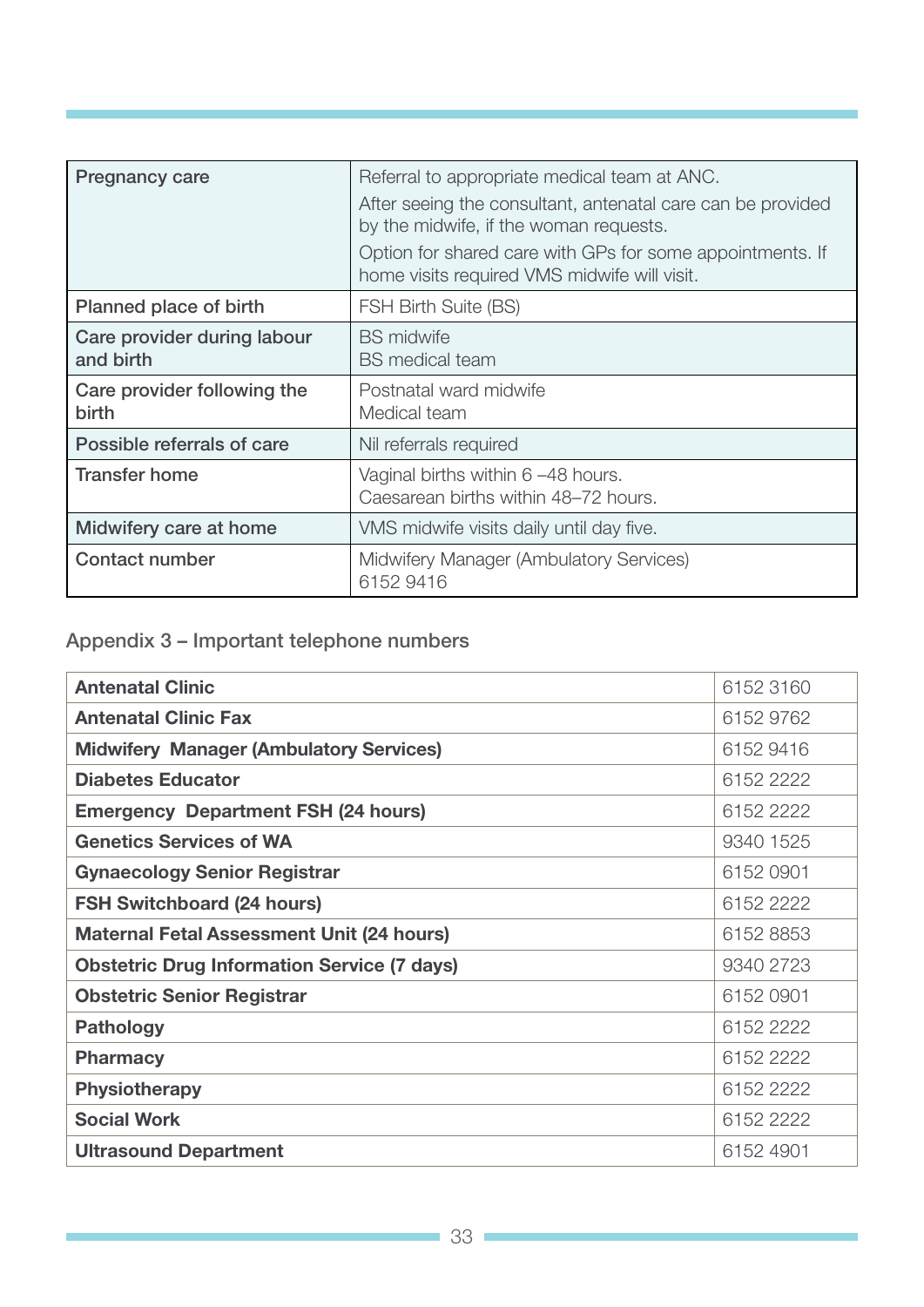### <span id="page-33-0"></span>Appendix 4: Antenatal shared care summary

# GP first visit (6–12 weeks)

- Confirm LMP and arrange dating ultrasound if indicated.
- Obstetric/Gynaecological Hx.
- Past medical and surgical Hx.
- Psychosocial risk factors.
- Medication, allergies.
- Recommend folic acid.
- Lifestyle advice re: smoking, alcohol, recreational drug use.
- Advice re: listeria avoidance. Discuss and offer influenza vaccine.
- Physical exam: BP, weight, heart, breasts, abdominal examination.

Patients are seen in the Antenatal Clinic at approx 25 weeks. GP to continue care until then. Please refer earlier if high risk.

# First trimester routine tests

- Blood group / rhesus / antibodies. Full blood picture.
- Hepatitis B surface antigen. Hepatitis C antibodies.
- HIV antibodies. Rubella titre.
- Syphilis serology.
- Blood sugar level: if random BSL >7.8 needs OGTT,  $fBSL > 5.1 = GDM$ .
- Midstream urine.
- Chlamydia screen: 1st void urine + SOLVS (self-obtained low vaginal swab).

### Other tests

- Pap smear if due: may be done up until 24 weeks gestation.
- OGTT if high risk of diabetes.
- Vitamin D (vit D) screening if at risk.
- Women at risk include: those with darker skin, limited exposure to sunlight, malabsorption and obesity or veiled women.
- Women who are Vit D deficient (<50 nmol/ml) require supplementation with 5000IU Vit D3 + 1000mg calcium for 6–8 weeks, then repeat Vit D levels. If still deficient, continue treatment and recheck levels in 4 weeks.
- Haemoglobinopathy screening if at risk.
- Women at risk include:
	- MCV <80 or MCH <27and Ferritin NAD
	- PMHx or FHx of anaemia
	- PMHx or FHx Haemoglobinopathy
	- **•** Ethnic groups: Mediterranean, Middle East, African, Asian, Pacific Island, South America, Maori.
	- Also screen partner if woman is known to have a Haemoglobinopathy.

#### All antenatal referrals and results for women who reside in the FSH catchment area should be sent directly to FSH Antenatal Clinic, Fax: 6152 9762.

For an updated list of the postcodes within the catchment area for each maternity service, please see the FSH Antenatal Shared Care Guidelines for GPs (search under Health Professionals).

# Fetal screening

GP to organise:

- Preferred: first trimester screen (10–13 weeks) USS and blood test.
- Ideal time: blood test at 10 weeks and USS at 12 weeks.

OR

- Second trimester screen (maternal serum screen).
- Blood test only 15–17 weeks. 19 weeks anatomy ultrasound.

*April 2006 HP 3131 Prenatal screening and diagnostic tests.*

# High risk women:

- Non-invasive prenatal testing is a high-level screening test for Trisomy 21, 18 and 13.
- Available at KEMH if high risk for pregnancy loss or vertical transmission with invasive testing.
- Contact Maternal Fetal Medicine on 9340 2848 for more information.

# Assessments – guide only

(See more frequently if indicated)

NULLIPS: 4 weekly till 28 weeks, fortnightly until 36 weeks, thereafter seen at FSH. MULTIPS: 4–6 weekly then at 28, 32, 36, thereafter seen at FSH.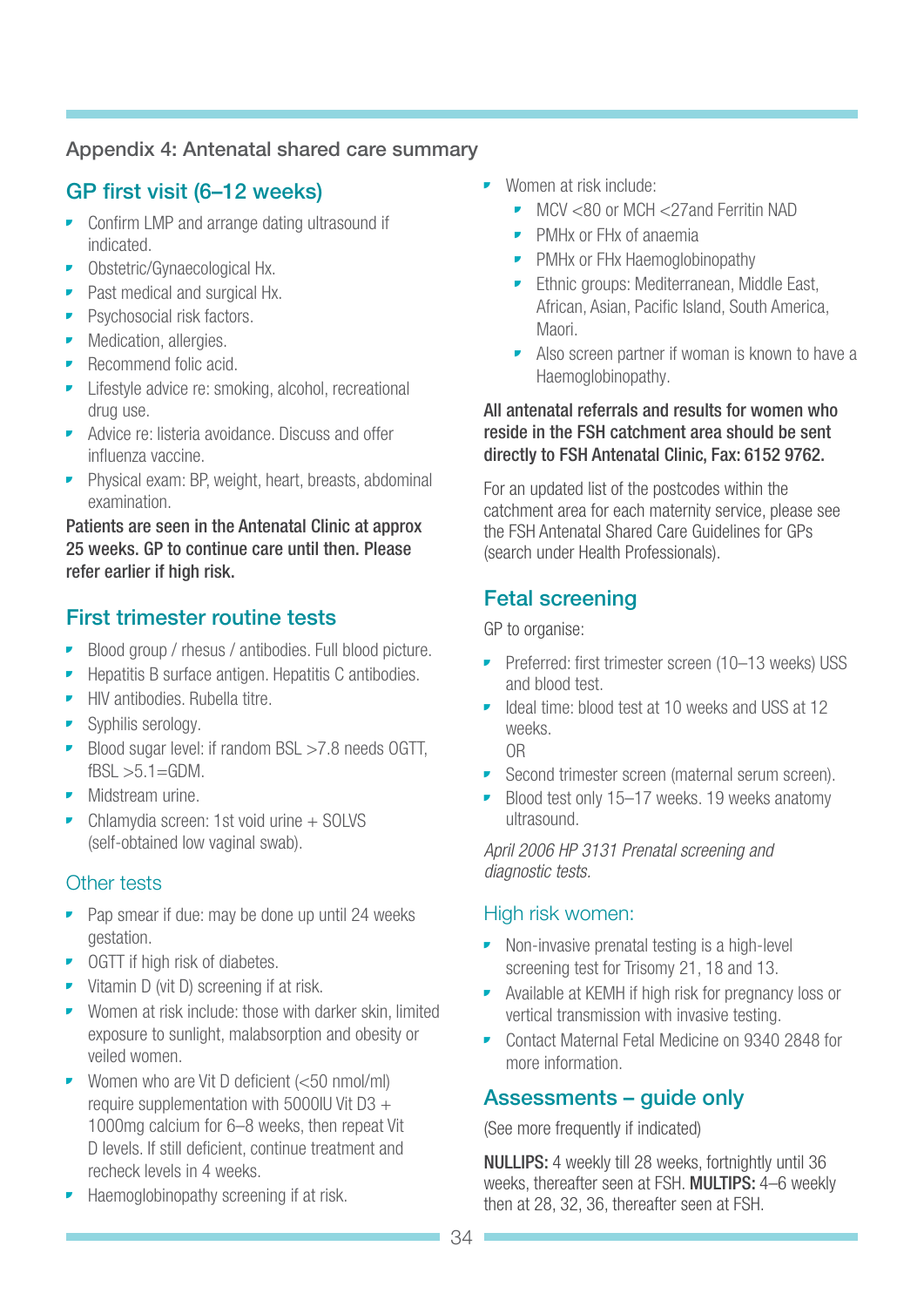### At each appointment check:

- Weight
- BP
- **•** Urinalysis
- Fetal heart rate from 20 weeks (or earlier if Doppler available).
- **•** Fundal height from 24 weeks. Fetal movements from 24 weeks.

### At 20 weeks:

Recommend iron supplements if not already taking them (see full Antenatal Shared Care Guidelines for more information on iron supplements).

Iron and vit D/calcium supplements should be taken at different times to prevent malabsorption.

### At 26–28 weeks:

- Full blood picture  $+/-$  iron studies. Blood group and antibody screen if Rhesus negative.
- Anti-D given if Rhesus negative. Diabetes screen: Oral Glucose Tolerance Test for all women.
- Fasting, 75g load, two hour test (NOT Glucose Challenge Test).

# Women at risk of anaemia

- Full blood picture and iron studies on booking.
- Dietary advice at booking.
- Recommended iron supplements.
- Recheck full blood picture and iron studies at 28 weeks.
- Exclude folate and B12 deficiency if Hb unchanged from booking.

# At 36 weeks seen in antenatal clinic:

- Antenatal clinic will organise low vaginal and rectal swab for group B streptococcus screening.
- Anti-D given if Rhesus negative.
- Full blood picture if indicated.

# Rhesus negative women

### Prophylaxis:

- All rhesus negative women need:
- Blood group, rhesus and antibody screen at 26–28 weeks followed by first anti-D injection 625IU at 28 weeks (injection to be given by GP. See below for where to access anti-D).
- Second anti-D injection 625IU at 34–36 weeks.
- No blood test required pre-injection. (Injection to be given at KEHM).
- Anti-D is also required after sensitising events and postnatally if baby Rhesus positive.
- First trimester sensitising events: Give 250IU (threatened miscarriage, abortion, chorionic villus sampling, ectopic) if multiple pregnancy give 625IU.
- First/third trimester sensitising events/postnatal:
	- Give 625IU (amniocentesis, external cephalic version, abdominal trauma, antepartum haemorrhage) Perform Kleihauer test prior to giving anti-D to check adequacy of dose.

#### *Australian Red Cross January 2006*

#### Anti-D is available from:

- Red Cross (Perth) 9325 3030
- Western Diagnostics (Myaree) 9317 0863
- SJOG Path (Subiaco) 9382 6690 • SJOG Path (Murdoch) 9366 1750
- Clinipath (West Perth) 9476 5222

# Postnatal GP check 6–8 weeks

- Women with GDM need an OGTT, then repeat 1–2 yearly.
- Pap smear (if due).
- Check perineum, uterine size. Discuss breastfeeding.
- Postnatal depression screen. Contraception.
- Update immunisations especially pertussis. Medications: review/adjust any changes made during pregnancy e.g. thyroxine, anticonvulsants, antihypertensives.
- Third degree tears: if women have problems. Please refer to Gynaecology clinic for an outpatient review.
- Fourth degree tears: women are routinely reviewed at FSH General Gynaecology clinic at approx 6 weeks postpartum.
- Vit D deficiency, women who are treated for vit D deficiency in pregnancy and reach normal vit D levels still require a maintenance dose (1000IU vit D3 + 1000mg calcium) until breast feeding ceases.
- Babies born to vit D deficient women will require vit D supplementation.
- $\blacktriangleright$  Baby check  $+/-$  needles.